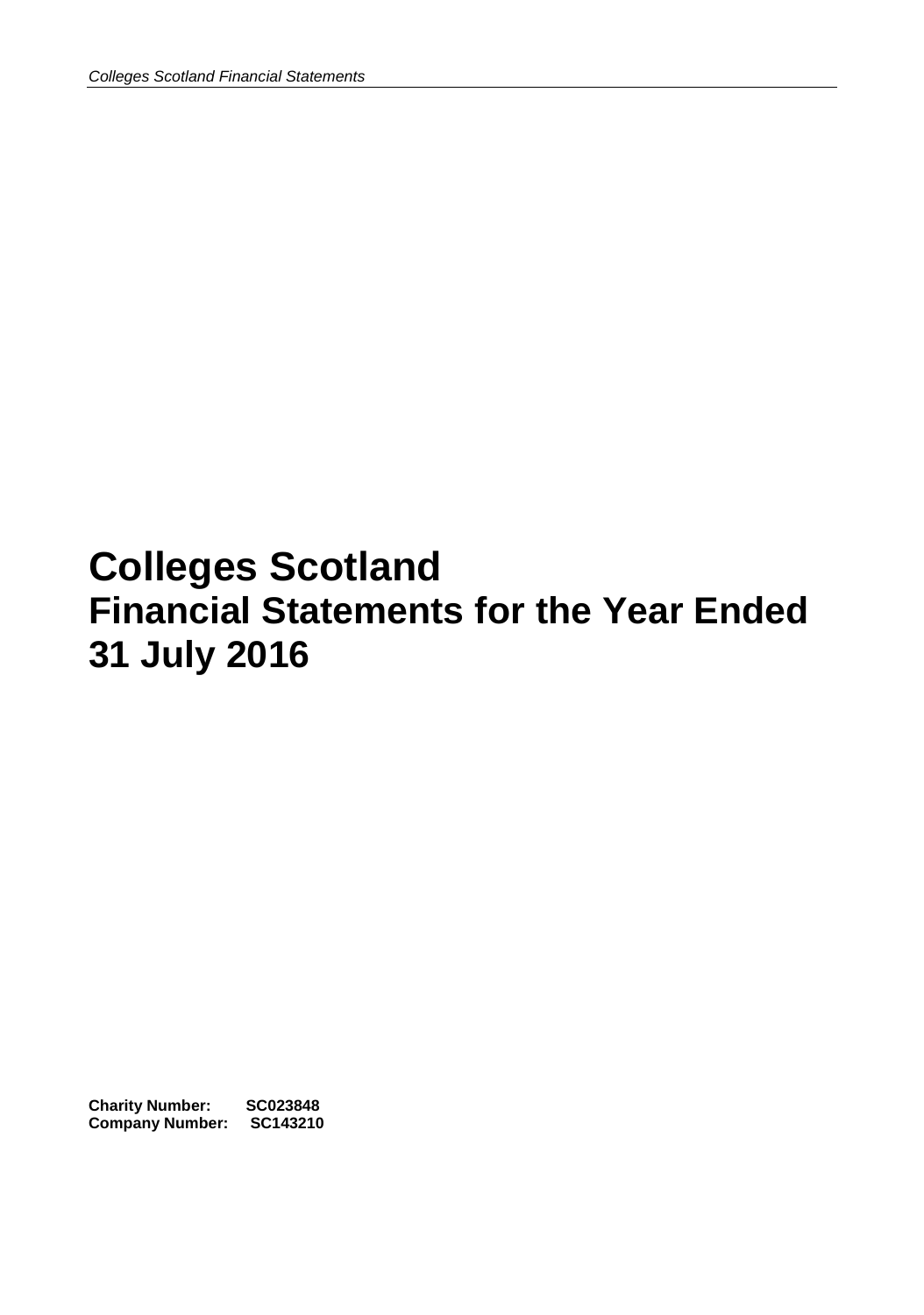# **Contents**

|                                                 | Page      |
|-------------------------------------------------|-----------|
| Trustees' and Directors' Report                 | $2 - 12$  |
| <b>Statement of Directors' Responsibilities</b> | 13        |
| <b>Corporate Governance Statement</b>           | 14        |
| Independent Auditor's Report                    | $15 - 16$ |
| <b>Statement of Financial Activities</b>        | 17        |
| <b>Balance Sheet</b>                            | 18        |
| <b>Statement of Cash Flows</b>                  | 19        |
| Notes to the Accounts                           | $20 - 30$ |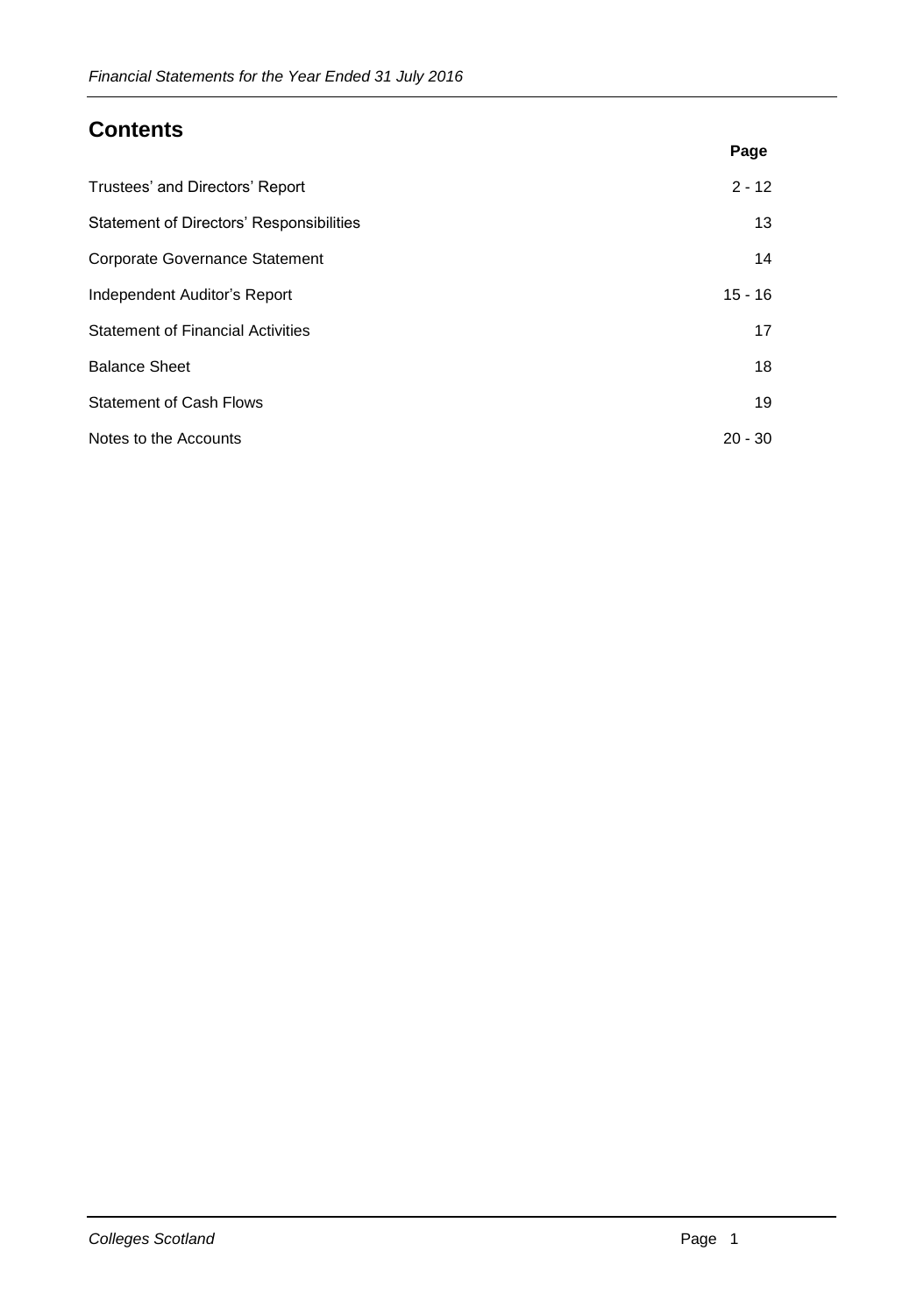# **Report of the Directors/Trustees for the year ended 31 July 2016**

The Directors/Trustees present their report and audited financial statements for the year ended 31 July 2016.

# **Objectives and Activities**

The Company's objectives and principal activities remained throughout 2015-16 to promote the advancement of college education for the public benefit.

The demerger of Colleges Scotland and College Development Network officially took place on Friday 1 August 2014. A board, of all 13 regional chairs, the Chief Executive and four principals, who were elected by their peers, and a board committee structure is in place.

New vision, mission and values statements for the organisation have been set. These are as follows:

# Vision

Colleges Scotland aims to be at the heart of a world class college sector that is recognised, valued and available to all.

# Mission

Colleges Scotland is the collective voice of the college sector in Scotland; striving to create cohesive and sustainable partnerships, demonstrate positive impact, acting as representatives, and campaigning for the sector.

# Values

# **Do the Right Thing**

- We will act with integrity, openness and honesty, promoting ethical standards.
- We will never put self-interest ahead of sector interests and will always respect others in any decision making process.
- We will challenge each other, and openly invite challenge, but when debate concludes and decisions are made, these will be fully respected and supported.

# **Provide Exceptional Services**

- We will strive for excellence, provide effective leadership, understand and respond to members' needs.
- We will not promise what we cannot deliver but we will deliver what we promise, always being helpful, contributing and seizing opportunities.
- We will make good practice our standard practice and through collaboration improve services.

# **Build and Sustain Relationships**

- We will listen, respect, and value others.
- We will have the right discussions with the right people in the right place, removing barriers for effective collaboration.

### **Always be Attentive**

- We will harness ambition and release potential.
- We will be an advocate for diversity, equality and equity.

A new strategic plan for Colleges Scotland has been developed which sets out our key aims and targets over the period 1 August 2015 – 31 July 2018. It provides the means by which we secure Colleges Scotland's vision and mission.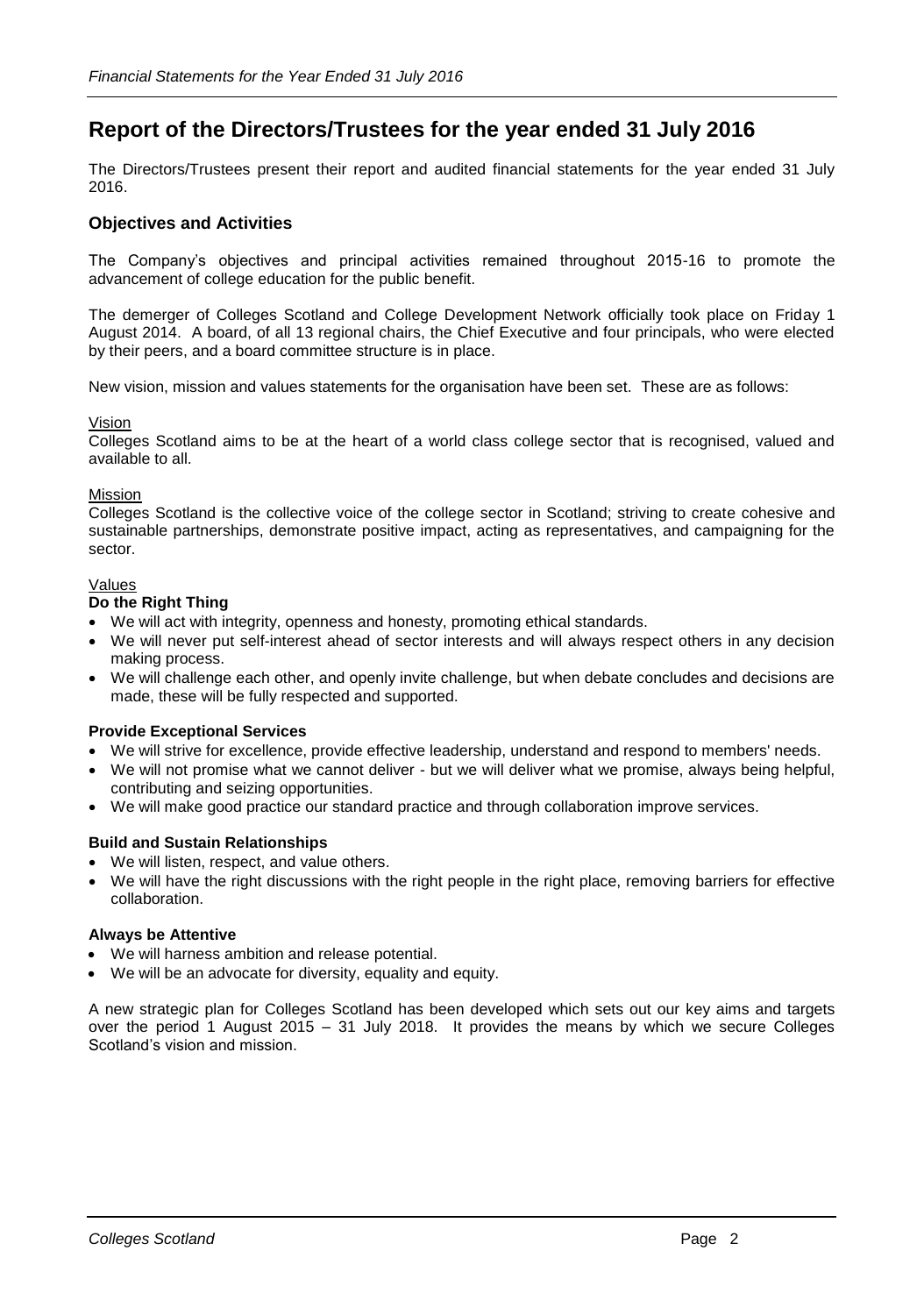Colleges Scotland's key objectives are:

- Representing the sector.
- Supporting members' needs and representing member interests.
- Promoting the sector.
- Engaging and influencing.
- Acting as the Employers' Association.

Specific activities include:

- Supporting the Colleges Scotland Board.
- Supporting the College Principals' Group, Employers' Association and other committees of the Board. These arrangements ensure collective consideration of substantive policy issues.
- Developing a range of briefing papers on various issues impacting upon the sector and formal responses to consultations on behalf of the sector.
- Active participation with key stakeholders to influence strategic dialogue.

# **Achievements and Performance**

Colleges Scotland has focused on building relationships with key stakeholders and ensuring it is a key influencer on issues affecting the sector. Key achievements include:

- Worked with Scottish Government and Scottish Funding Council to maintain college budgets, securing a flat-cash settlement for 2015/16.
- Established regular strategic dialogue meeting with Scottish Government, Scottish Funding Council, Minsters and MSPs.
- Implementing government policy by reintroducing National Bargaining to the sector following an absence of over 20 years.
- Negotiating on behalf of the sector with trade unions to secure a pay award for 2015/16 the first time in over 20 years that a pay offer has been made at a national level.
- Working with the sector and the Scottish Funding Council to establish a 10 year infrastructure investment plan.
- Steering the sector through the challenges that colleges faced as a result of becoming reclassified as public bodies, including on-going discussions on how to incentive the raising of commercial income by the college sector.
- Active members of the Good Governance Steering Group and provided the secretariat to the Scottish Parliament's Cross Party Group on Skills.
- Represented the sector on the Ministerial PACE Partnership, Scottish Teachers' Pension Scheme Advisory Board, Scottish Teachers' Pension Board and DYW Vocational Pathways Early Adopter Reference Group.
- Set up an Apprenticeship Levy Short Life Working Group in June 2016 to demonstrate how colleges can, in relation to apprenticeships, contribute to: effective use of public resources; support plans for skills development; and support the economy.
- Participating in an Education Summit hosted by the First Minister, Nicola Sturgeon MSP, and Deputy First Minister, John Swinney MSP in June 2016 to look at raising attainment.
- Worked with the Scottish Government's Unit for the Prevention of Violence and Extremism on the guidance for the education sector and secured sector representation on the national PREVENT group.
- Held a parliamentary exhibition within the Scottish Parliament in January 2016 to promote the sector to MSPs and parliamentarians.
- Judged the Green Gown Awards in June 2016.

# **Financial Review**

Colleges Scotland has continued to deliver against its objectives and activities during the year. During 2015-16 an operational surplus of £14k was incurred.

However, the net pension liability under FR102 increased by £170k over the year which, when recognised in the SOFA, resulted in an overall deficit of £156k for the year to 31 July 2016.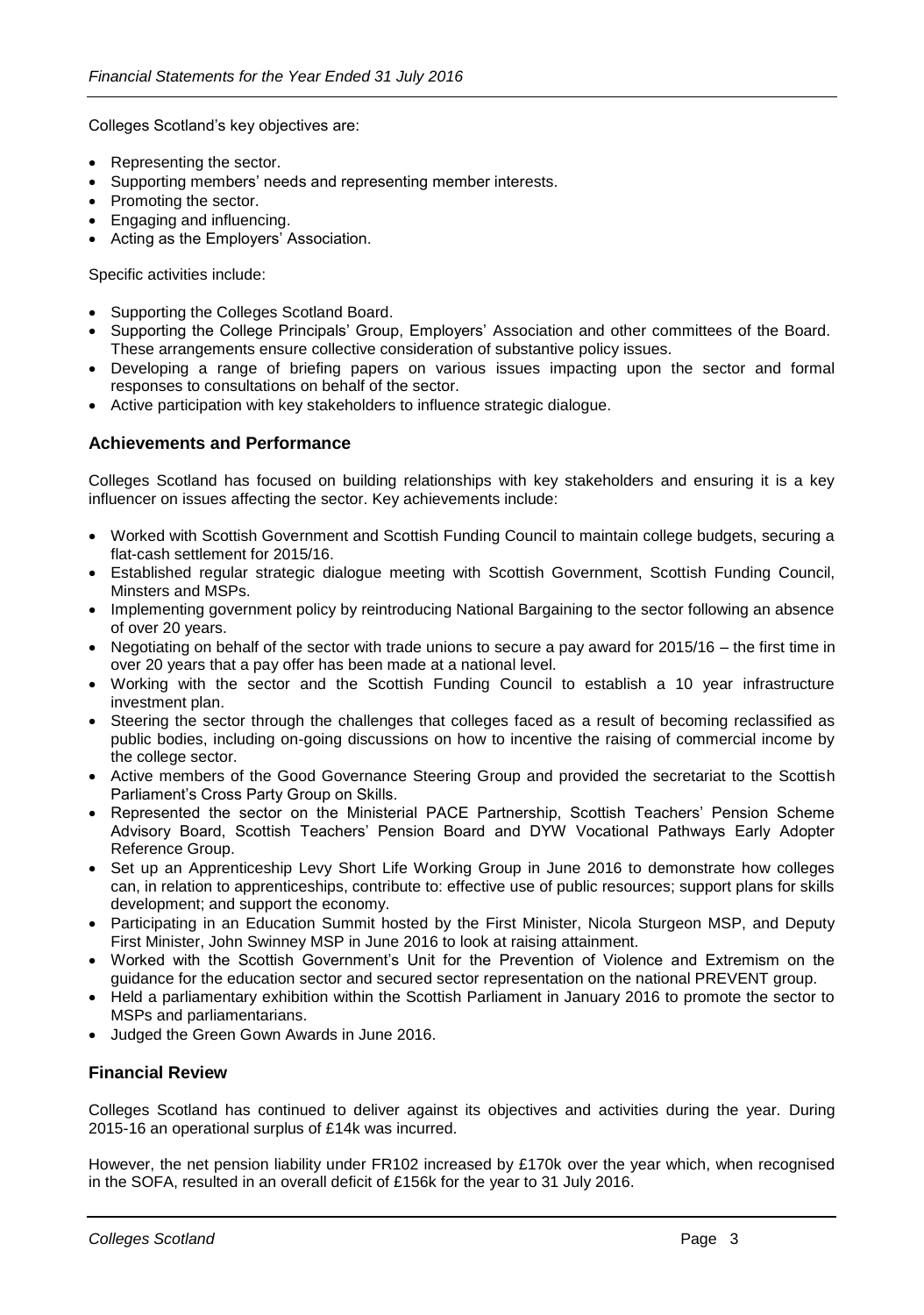# **Principal Funding Sources**

Colleges Scotland continued to be funded through college subscriptions during the year at a level sufficient to meet the budgetary requirements agreed by the Board.

From 2016-17 additional funding, over a three-year period, will be provided by the Scottish Funding Council to support the formation of an Employers Association to address the implementation of National Bargaining across the college sector.

# **Investment Policy**

Under the Memorandum and Articles of Association Colleges Scotland has the power to invest in any way the directors think fit. Having regard to the operational liquidity requirements the directors operate a policy of keeping funds required in the short to medium term in interest bearing deposit accounts whilst funds not so required are invested in higher interest bank accounts with average returns in excess of the Bank of England base rate. In all cases risk is minimised to ensure that capital sums invested are not affected by market fluctuations. Treasury management is reviewed informally on at least a monthly basis and formally on a quarterly basis by the Board.

Colleges Scotland investment criteria is set out in a treasury management policy approved by the Board of Directors which adopts the key recommendations of CIPFA's Treasury Management in the Public Services: Codes of Practice (the code), as described in section four of that code.

# **Reserves Policy**

The Board of Directors have established a policy to build unrestricted funds to a level sufficient to cover any unexpected liabilities which cannot be met out of operational income in the year. The level of reserves has therefore been set giving cognisance to the main risks and potential liabilities faced by the group. This lends a degree of financial stability to the business in the event that income sources are lost or reduced to ensure continuity of service provision. This policy will be revisited by the charity's directors in future periods to ensure that an appropriate level of reserves continues to be maintained.

For 2015-16 the main risks and potential liabilities faced are as set out in the risk management section of this report together with fluctuations in pensions liabilities arising under FRS102. The strategy is therefore to maintain reserves at a level sufficient to cover any potential liabilities arising.

The reserves position at 31 July 2016, excluding pensions liabilities, is therefore £694k and including pensions liabilities, a net liability position of £554k. The Directors are aware of the net liability position at the balance sheet date as a result of FRS102 – section 28 accounting for the Falkirk Pension Scheme, and recognise that operational reserves are £694k and are therefore content that the reserves policy has been met.

# **Plans for Future Periods**

The key objective for Colleges Scotland for 2016-17 will be to drive activity forward on behalf of the sector as part of the strategic plan. This will include:

- Promoting the advancement of college education for the public benefit.
- Developing a sector position on the Spending Review and engaging in strategic dialogue in support of this.
- Developing a sector position and contributing to the discussions on the Learner Journey.
- Working with key stakeholders to fully realise the benefits of National Bargaining through Workforce for the Future.
- Working with members in developing key sector policies and positions.

# **Structure, Governance and Management**

### **Governing Document**

Colleges Scotland is a charitable company limited by guarantee and registered as a charity in July 1995. The company was established under a Memorandum of Association which establishes the objects and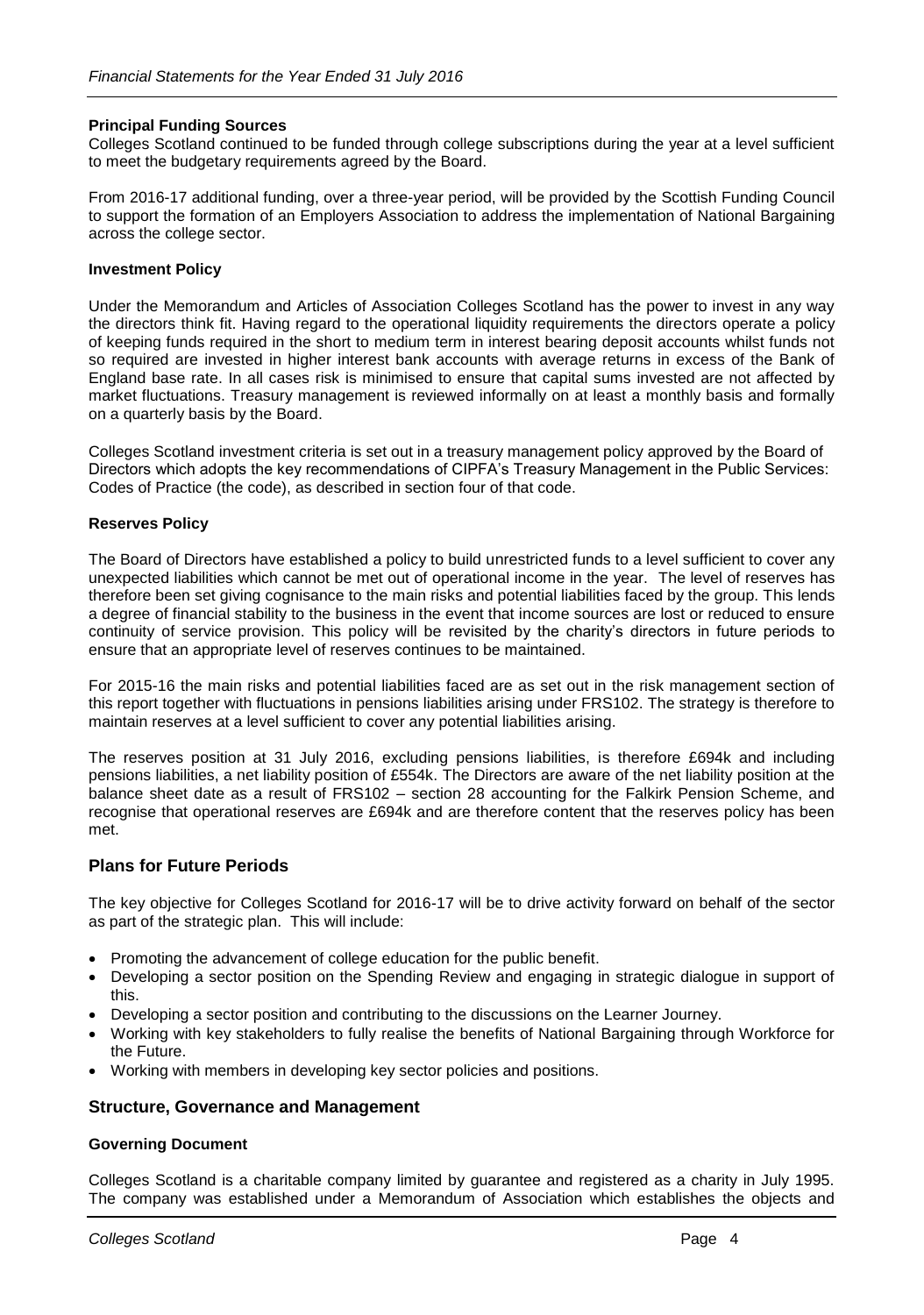powers of the charitable company and is governed under its Articles of Association. In the event of the company being wound up members are required to contribute an amount not exceeding £1. Colleges Scotland is owned by the Regional Colleges and Regional Strategic Bodies.

# **Legal status**

Colleges Scotland is a charitable company limited by guarantee in terms of the Companies Act 2006. There are 13 members – all of the regional colleges and regional strategic bodies in Scotland. The liability of each member is limited to £1.

# **Recruitment and Appointment of the Board of Directors**

The Board of Directors are also charity trustees for the purposes of charity law.

The Board consists of up to eighteen Board members; twelve Ministerially-appointed Regional Chairs of each regional member and the Regional Chair of Highlands and Islands as a University of Highlands and Islands court appointment, the Chair of the College Principals Group, the CEO and up to three Principals drawn from company members.

Under the requirements of the Memorandum and Articles of Association, with the exception of the Chief Executive who continues to hold office until termination of appointment, the Board of Directors are elected to serve for a period of not more than four years after which they may be re-appointed for a further four years provided that no member holds office for more than eight years in aggregate.

# **Director Induction and Training**

New directors are provided with an induction pack briefing them on their legal obligations; their duties as Board Members; the main documents which set out the operational framework for Colleges Scotland; including the Memorandum and Articles, financial performance, relevant policies and procedures and future plans and objectives. The Board are also given opportunities to meet staff and are encouraged to attend training events where these will facilitate the undertaking of their role.

Professional Indemnity and Directors' and Officers' Liability insurance is now included within a 'Combined Liability Insurance' together with Entity Defence. It is no longer possible to separately identify the amounts relating to Professional Indemnity and Directors' and Officers' Liability insurance.

### **Organisation**

The Board meets at least quarterly and formally constituted committees, with remits approved by the Board, are in place covering the following:

- Audit
- Corporate Affairs (agreed to be disbanded by the Board June 2016)
- Learning, Skills and Quality (agreed to be disbanded by the Board June 2016)
- Funding and Finance
- Employment Relations (agreed to be disbanded by the Board June 2016)
- College Principals' Group (agreed as a committee by the Board June 2016) and;
- Employers' Association (newly created by the Board May 2016)

At present there are eighteen members including the Chief Executive. The Chief Executive is appointed by the Board of Directors to manage the day-to-day operations of the company.

A Corporate Governance Code is also in place. This code addresses; protocol for how decisions are made; what decisions are made by trustees; what decisions and delegated; and arrangements for setting pay and remuneration of key management personnel as outlined in the following extract: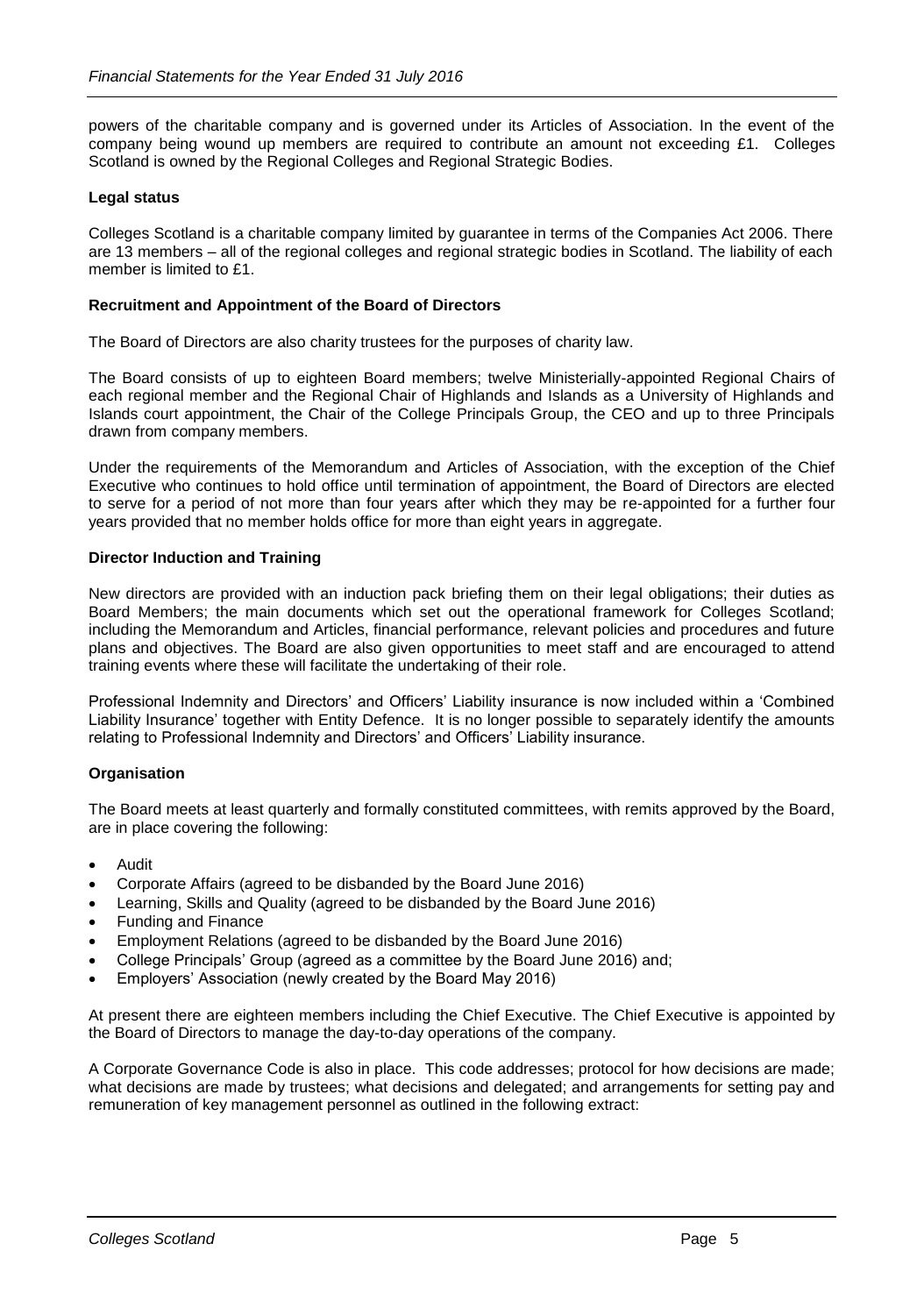# **1. Leadership**

### **1.1. The Board**

### **Main Principles**

Colleges Scotland should be headed by an effective Board, which is collectively responsible for the success of Colleges Scotland.

# **Supporting Provisions**

### **Role of the Board**

The Board is collectively responsible for the success of Colleges Scotland. Its key responsibilities are to:

- provide leadership within a framework of prudent and effective controls which enables risk to be assessed and managed;
- set strategy and structure;
- ensure that the necessary financial and human resources are in place for Colleges Scotland to meet its objectives;
- review management performance;
- ensure, in so far as it can, that arrangements are in place to attract, motivate and retain the best quality personnel;
- set Colleges Scotland values and standards and;
- ensure that Colleges Scotland operates in a way that is consistent with its charitable purposes.

Specific responsibilities reserved for the Board include:

- setting the strategy of Colleges Scotland;
- approving an annual budget;
- approving year end financial statements;
- the identification and management of the principal business risks;
- the oversight of Colleges Scotland operations and control structures to maintain their integrity and effectiveness;
- reviewing regularly operational performance and updated forecasts for the current year;
- approving the main operating policies and procedures for the control of finance activities and receiving regular reports on these activities;
- regularly reviewing and updating where appropriate this Code;
- retaining primary responsibility for the approval of borrowing, granting securities, guarantees or indemnities, major capital expenditure, major contracts and financing arrangements;
- acquisition, disposal or lease of heritable property;
- reviewing at least annually pension fund arrangements;
- reviewing at least annually insurance and risk management programmes;
- reviewing at least annually the environmental and health and safety performance of Colleges Scotland;
- approving appointments to the Board (including the appointment of Chairman and Vice Chairman) and the appointment of the Secretary to the Board;
- approve the appointment, dismissal of and remuneration for the Chief Executive;
- approve the remuneration of the senior management team
- succession planning within the Board and Colleges Scotland (including responsibility for staffing structure in the strategic sense);
- establishing committees and appointments thereto; and
- compliance with legislation.

# **1.2. Decision taking**

### **Main Principles**

All Board members must take decisions objectively in the interests of Colleges Scotland and in pursuance of its charitable objects.

As part of their role as members of the Board, members should constructively challenge and help develop proposals on strategy. Board members should scrutinise the performance of management in meeting agreed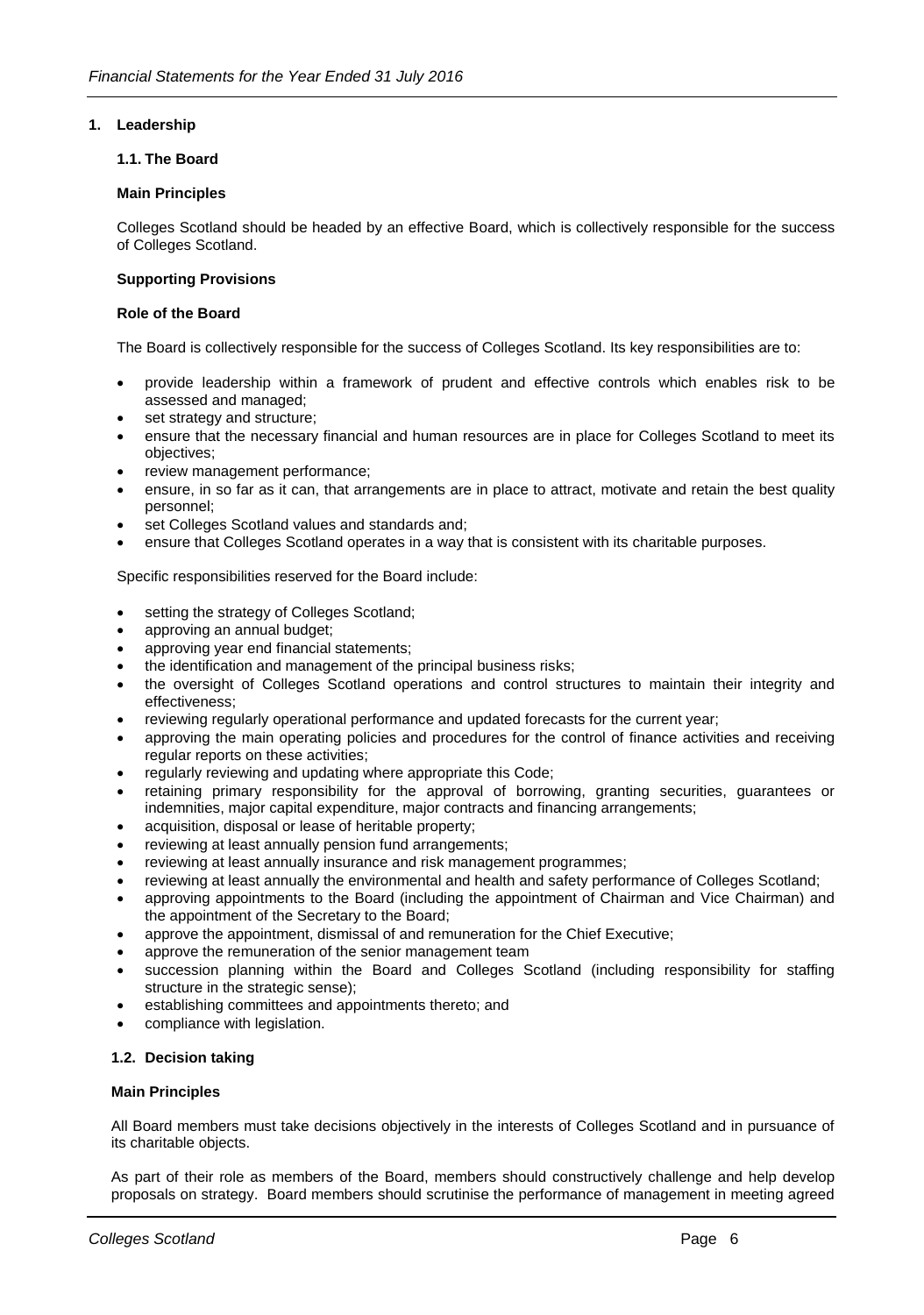goals and objectives and monitor the reporting of performance. They should satisfy themselves on the integrity of financial information and that financial controls and systems of risk management are robust and defensible.

# **Supporting Provisions**

- The Board should meet sufficiently regularly to discharge its duties effectively.
- The Board may delegate such of its functions as it determines to committees of the Board and others as set out the Articles of Association of Colleges Scotland.
- The Board should keep a record of the number of meetings of the Board and committees and individual attendance by members at each.
- Where Board members have concerns which cannot be resolved about the running of Colleges Scotland or a proposed action, they should ensure that their concerns are recorded in the Board minutes. On resignation, a Board member should provide a written statement to the Chair, for circulation to the Board, if they have any such concerns.
- The procedural rules for conduct of Board business are set out in Appendix A to this Code.
- Other than the Chair and the Chief Executive, members of the Board shall not speak publically or make any verbal or written representation to government, shareholders, financial institutions, stakeholders and the community without the prior consent of the Chair or the Chief Executive.

# **1.3. Division of Responsibilities: Chair, Chief Executive and Secretary to the Board**

### **Main Principle**

There should be a clear division of responsibilities at the head of Colleges Scotland between the running of the Board and the executive responsibility for the running of Colleges Scotland day to day operations. No one individual should have unfettered powers of decision.

### **Supporting Provisions**

### **1.3.1. Role of the Chair**

The Chair is responsible for leadership of the Board, ensuring its effectiveness on all aspects of its role. Responsibilities include:

- setting the Board agenda, ensuring Board members receive accurate, timely and clear information and of a quality to enable them to discharge their duties;
- ensuring that sufficient time is allowed for discussion of all agenda items, in particular strategic issues;
- promoting a culture of openness and debate by facilitating the effective contribution of Board members and ensuring constructive relations between Board members and management and staff;
- taking the lead in addressing the development and training needs of individual Board members to ensure that they have the skills and knowledge to fulfil their role on the Board and any Board committee;
- ensuring effective communication with members and stakeholders;
- ensuring the performance of the Board as a whole and its committees is evaluated annually;
- evaluating annually the performance of each Board member in his/her role as a Board Member;
- evaluating and appraising annually the performance of the Chief Executive;
- providing input to the Board in relation to the policy for the remuneration of the Chief Executive and other senior management team members;
- holding meetings with the Board members without management or the company secretary present;
- being available to the Chief Executive to advise on matters relating to strategy and operations; and
- in conjunction with the Chief Executive, representing Colleges Scotland to government, shareholders, financial institutions, stakeholders and the community.

### **1.3.2. Role of the Chief Executive**

The Chief Executive is responsible for running the day to day operations of Colleges Scotland and the management and leadership of staff. The Chief Executive acts with the delegated authority of the Board. Responsibilities include:

• developing and implementing Colleges Scotland's Strategic Plan, as determined by the Board, ensuring that strategic and operational objectives set by the Board are achieved;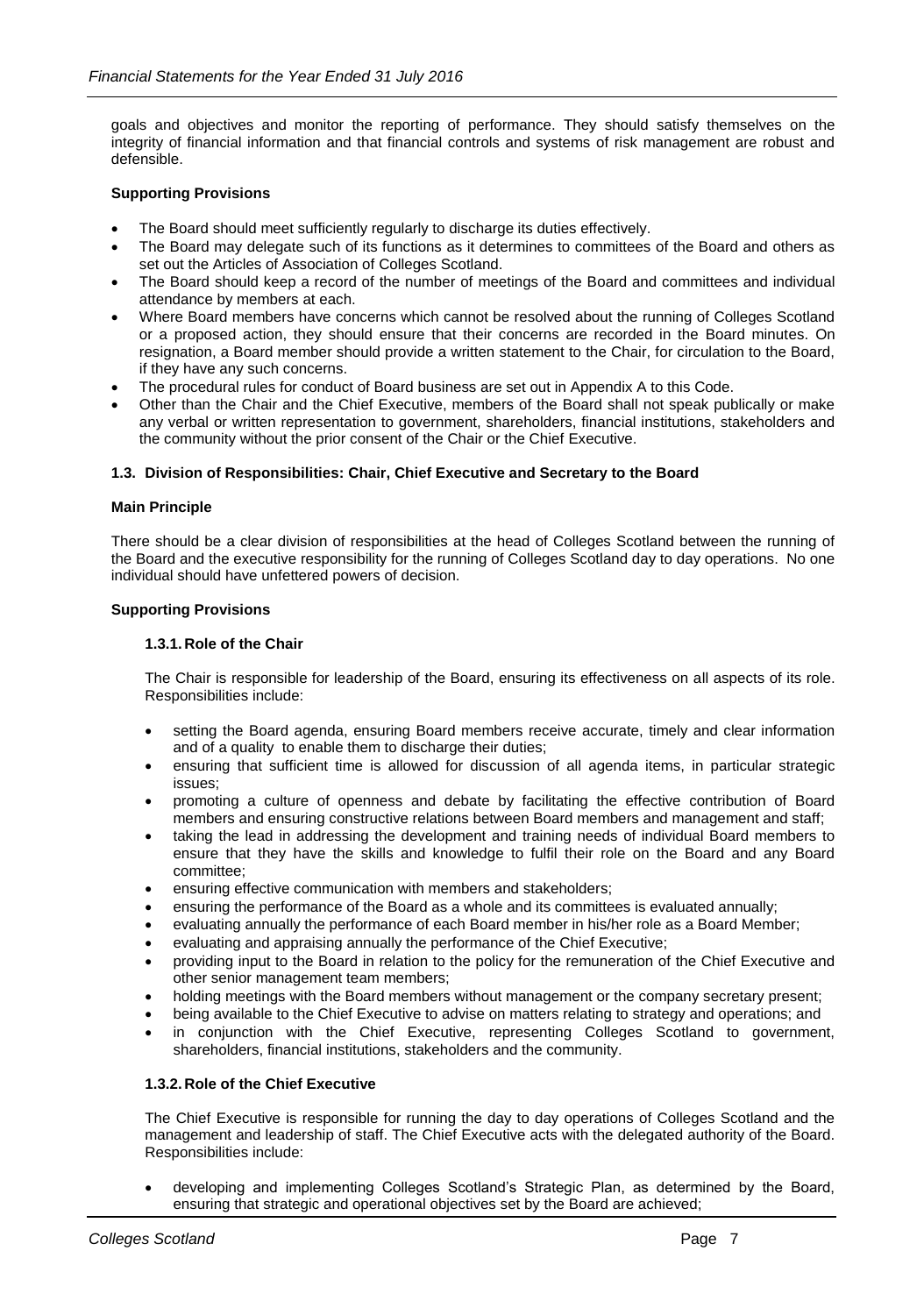- reviewing the operational performance and strategic direction of Colleges Scotland and reporting to the Board on a timely basis;
- informing the Board of all relevant factors and developments that may impact on Colleges Scotland and the Board's activities;
- recommending to the Board an annual budget;
- being responsible for allocating and controlling resources within approved budget;
- ensuring a sustainable financial future for Colleges Scotland;
- being accountable to the members of Colleges Scotland proper use of public funds including the review of operational performance and strategic direction;
- managing Colleges Scotland risk management programme including all compliance issues and the environmental, health and safety performance of Colleges Scotland;
- ensuring effective and robust policies and procedures (including financial policies and procedures) are in place and are regularly reviewed;
- approving major contracts in accordance with authority levels delegated and;
- maintaining open and effective communication through agreed representation channels for staff.

# **1.3.3. Delegation to the Chief Executive**

The Board recognises the need to empower the Chief Executive so that he or she can effectively discharge the responsibilities given to that role. The Board therefore delegates to the Chief Executive authority to act on its behalf in relation to operational matters in order to discharge the responsibilities of the role of Chief Executive subject to the following:

- the Chief Executive shall have no authority in relation to any matter reserved to the Board, the Chair or the Secretary by virtue of this Code or to any matter reserved to a committee of the Board under the remit of such committee;
- any action must be consistent with the Board's strategy and objectives or any policy set by the Board;
- any action must be consistent with the budget approved by the Board;
- all expenditure (including the entry into contracts and capital expenditure) with a per item value in excess of £100,000 must be approved by the Board or a committee of the Board with authority so to approve;
- the disposal of assets (with a value in excess of £5,000) must be approved by the Board or a committee of the Board with authority so to approve;
- the commencement or settlement of any litigation or claim with a value in excess of £5,000 must be approved by the Board or a committee of the Board with authority so to approve;
- any action must be consistent with the charitable purposes of Colleges Scotland and;
- any action which has financial (with a value in excess of £100,000), reputational, strategic or operational risk for the Board or Colleges Scotland must be dealt with by the Board.

Notwithstanding the above delegation the Chief Executive reports to the Board and is accountable to the Board for his or her actions. The Chief Executive shall therefore act at all times in a way that is in the best interests of the Board and Colleges Scotland.

The Board shall review this scheme of delegation on an annual basis and may expand or restrict the delegated authority as it deems appropriate.

### **1.3.4. Role of the Secretary to the Board**

The Secretary to the Board has the responsibility for guiding the Board in the execution of its tasks. Responsibilities include:

- ensuring the smooth running of the Board and the Board committees by helping set agendas, preparing and presenting papers to the Board and where applicable, to Board committees (some CS Board Committees have separate secretariat support and this is set out in the Committee remit);
- ensuring good information flows within the Board and its committees and between senior management and Board members;
- advising on Board procedures and ensuring that the Board follows them;
- acting as a primary point of contact and source of advice and guidance for, in particular, Board members as regards Colleges Scotland;
- keeping under close review, all legislative, regulatory and governance developments that might affect Colleges Scotland's operations and ensuring that the Board is briefed on these;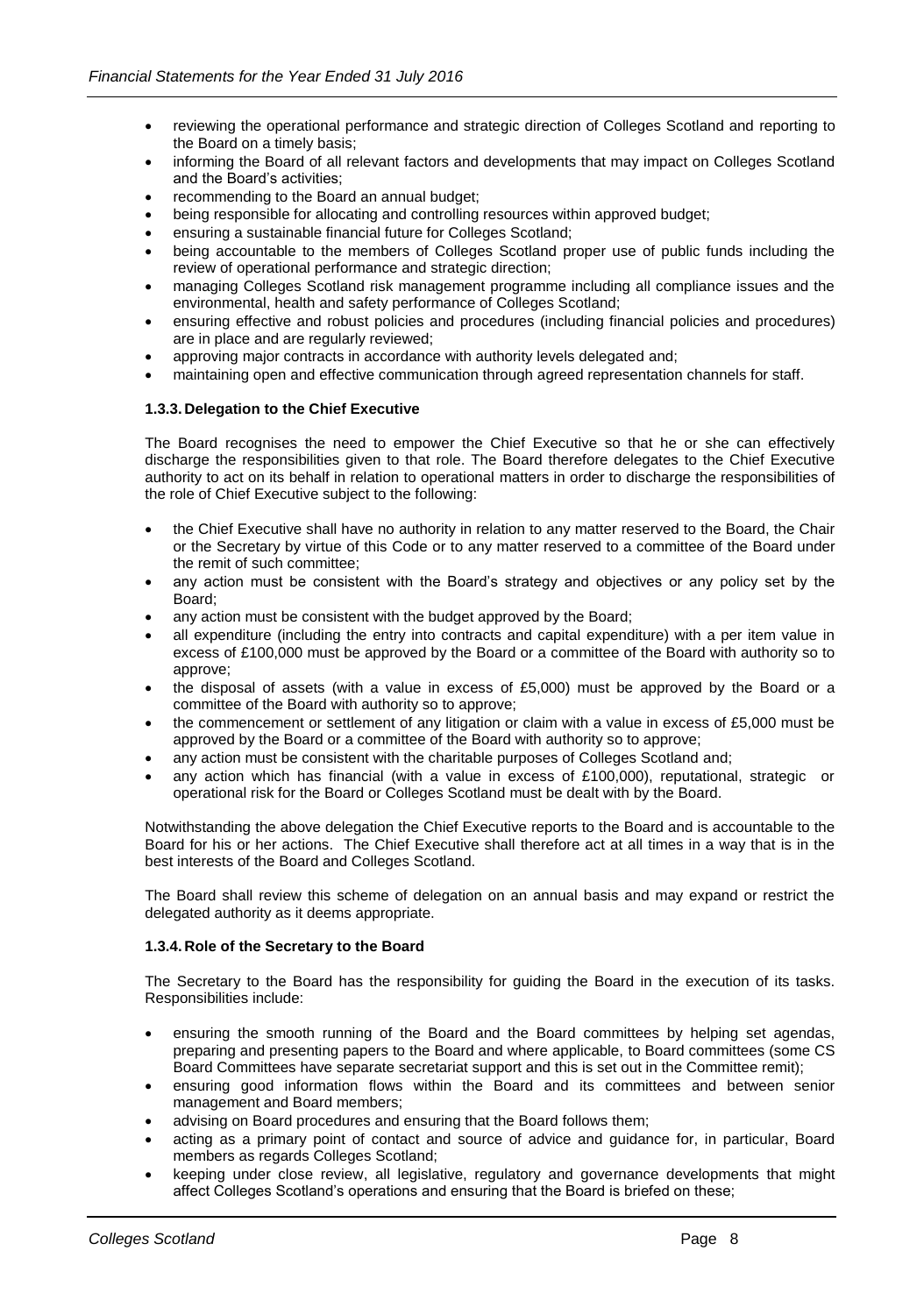- facilitating the induction of new Board members into Colleges Scotland and their roles and responsibilities and assisting in the ongoing training and development of Board members and;
- All Board members should have access to the advice and services of the Secretary to the Board.

### **1.4. Information**

#### **Main Principle**

#### **The Board should be supplied in a timely manner with information in a form and of a quality appropriate to enable it to discharge its duties.**

#### **Supporting Provision**

Management has an obligation to provide relevant information but Board members should seek clarification or amplification where necessary. Information and data that are important to the Board's understanding of the business and any agenda items will be distributed to the Board before it meets, with sufficient time to allow Board members to give such materials appropriate attention. If the subject matter is too sensitive, the information will be discussed at the meeting.

# **2. Remuneration**

#### **2.1. The Level and Make-up of Remuneration**

#### **Main Principle**

Levels of remuneration should be sufficient to attract, retain and motivate senior managers of the quality required to run Colleges Scotland successfully; the Board should avoid paying more than is necessary for this purpose.

#### **Supporting Provisions**

- Comparisons should be used with caution.
- Performance-related elements of remuneration should be stretching and designed to promote the long term success of Colleges Scotland.
- Sensitivity should be had to pay and employment conditions elsewhere in the organisation especially when determining annual salary increases.

### **2.2. Procedure**

#### **Main Principle**

There should be a formal and transparent procedure for developing policy on remuneration and for fixing the remuneration package of the Chief Executive and the senior management team. No member of senior management should be involved in deciding his or her own remuneration.

### **Supporting Provisions**

- Board members (with the exception of the Chief Executive who is paid for his/her role as Chief Executive) shall not be remunerated for performing the office of Board member but shall be entitled to reasonable out of pocket expenses on basis of an expenses policy determined by the Board from time to time.
- The Board has responsibility for setting remuneration for the Chief Executive and other senior managers. Remuneration includes pension rights and any compensation payments.

# **Related Parties**

Due to the nature of the organisation, its membership and the composition of the board it is inevitable that transactions will take place with company members, including organisations in which a member of the Board may have an interest. However, all transactions involving company members or organisations in which a member of the board may have an interest are conducted at arm's length and in accordance with the organisation's financial regulations. Board members are not permitted to participate in discussions, decisions or transactions involving their related business.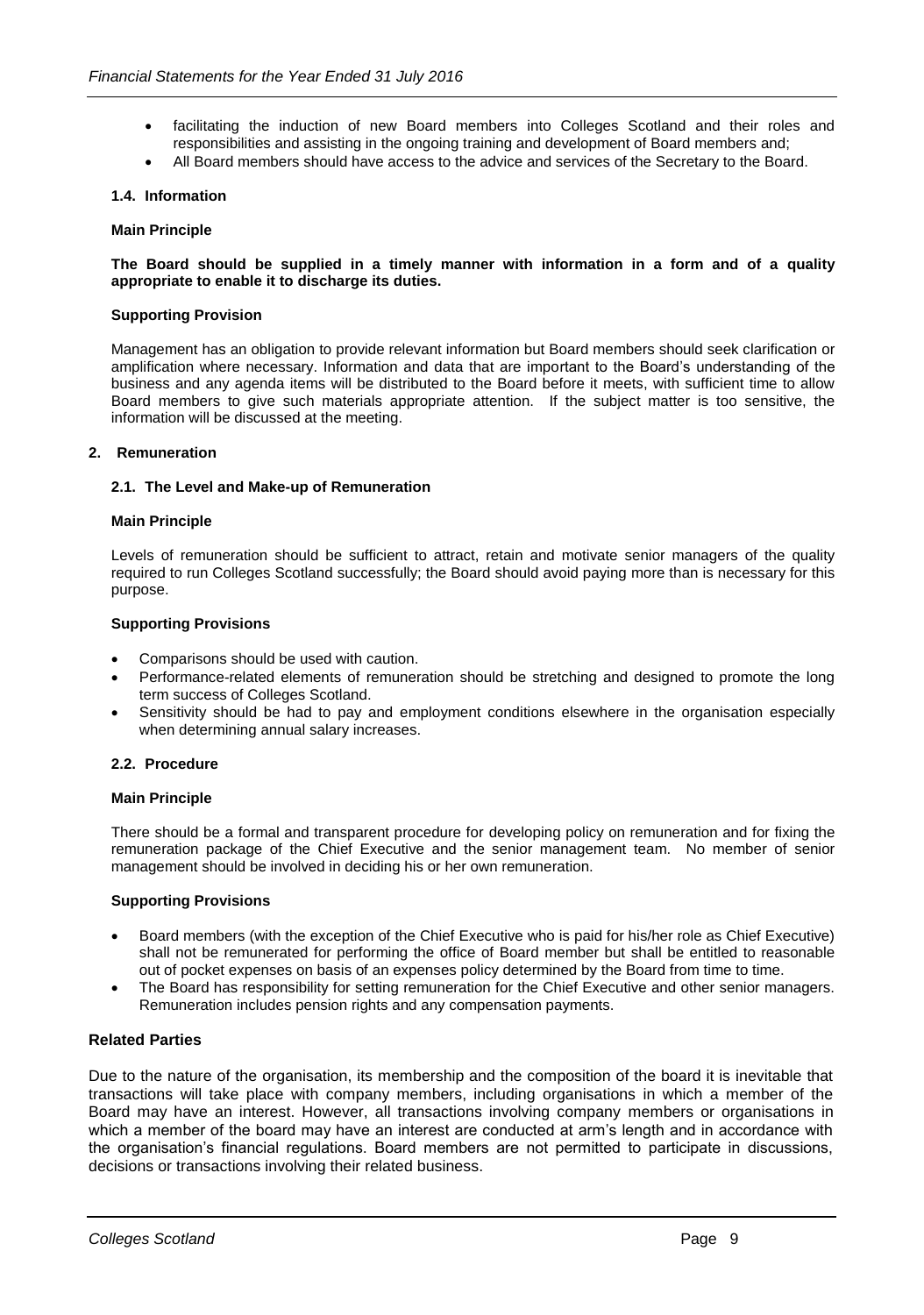# **Risk Management**

A review of the major strategic, business and operational risks to which the company is exposed is conducted on a quarterly basis at a minimum and reported to the Board. There is a standing agenda item in relation to risk and regulatory updates at quarterly Board meetings. Risk management policy and procedures are in place to support the risk management process and mitigate risks identified and internal control procedures are in place to minimise internal risks.

The key risks faced by Colleges Scotland during the year were in relation to:

- Member expectations are not met and members giving notice to leave CS
- Membership subscription uncertainty for 2016-17
- Unaware of sector issues which could cause reputational damage to both the sector and the sector agency
- Ineffective relationships with other key stakeholders' including SDS, Education Scotland, Audit Scotland, MSPs/Political Parties, NUS Scotland, Trade Unions, Universities Scotland etc.
- Failure to manage CS brand message to external stakeholders
- Difficulty in retaining, motivating & recruiting staff
- Risk of cyberattack on Colleges Scotland data and information

These risks have been mitigated by effective engagement with the sector and key stakeholders; a robust staff recruitment process; and a vision and strategic plan developed and agreed with the Colleges Scotland Board.

# **Reference and Administrative Information**

| Company Number:                   | SC143210                                                                              |
|-----------------------------------|---------------------------------------------------------------------------------------|
| <b>Registered Charity Number:</b> | SC023848                                                                              |
| <b>Registered Office:</b>         | <b>Argyll Court</b><br><b>Castle Business Park</b><br>Stirling<br>FK94TY              |
| <b>External Auditor:</b>          | <b>Scott Moncrieff</b><br>Exchange Place 3<br>Semple Street<br>Edinburgh<br>EH3 8BL   |
| Solicitors:                       | <b>Thorntons LLP</b><br><b>Whitehall House</b><br>33 Yeaman Shore<br>Dundee<br>DD14BJ |
| Bankers:                          | Bank of Scotland plc<br>1 Munro Road<br>Springkerse<br>Stirling<br>FK77SY             |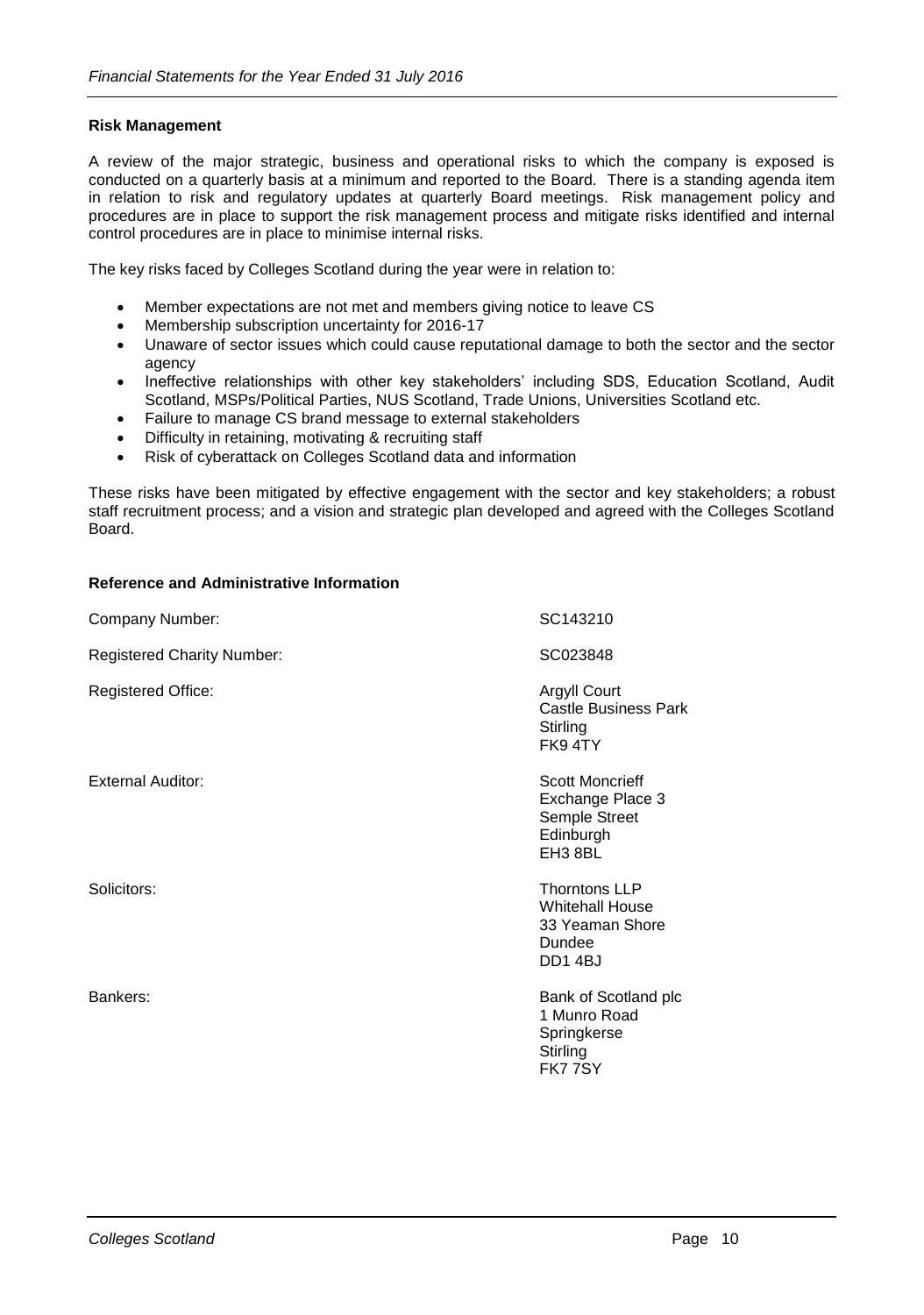# **Directors and Trustees**

The Directors/Trustees of the Company during the year were:

| Hugh Hall (Chair)                                                   | Regional Chair, Forth Valley College             |
|---------------------------------------------------------------------|--------------------------------------------------|
| Liz McIntyre (Vice Chair)                                           | Principal, Borders College                       |
| <b>Margaret Cook</b><br>(Appointed 1 February 2016)                 | Chair, Glasgow Colleges' Regional Board          |
| Sue Cook<br>(Appointed 22 February 2016)<br>(Resigned 27 June 2016) | Acting Regional Chair, West Lothian College      |
| <b>Audrey Cumberford</b>                                            | Principal, West of Scotland College              |
| Michael Foxley                                                      | Regional Chair, Highlands & Islands              |
| <b>Alison Jarvis</b><br>(Resigned 1 February 2016)                  | Regional Chair, Glasgow Colleges' Regional Board |
| Tony Jakimciw                                                       | Regional Chair, Borders College                  |
| <b>Brian Johnstone</b>                                              | Regional Chair, Dumfries & Galloway College      |
| Alex Linkston<br>(Appointed 27 June 2016)                           | Regional Chair, West Lothian College             |
| <b>Willie Mackie</b>                                                | Regional Chair, Ayr College                      |
| Stephen Magee                                                       | Regional Chair, Fife College                     |
| Angela McCusker                                                     | Regional Chair, Dundee & Angus College           |
| lan McKay                                                           | Regional Chair, Edinburgh College                |
| Keith McKellar                                                      | Regional Chair, West of Scotland                 |
| Linda McTavish                                                      | Regional Chair, The Lanarkshire Board            |
| Ken Milroy                                                          | Regional Chair, North East Scotland College      |
| Lydia Rohmer<br>(Appointed 7 September 2015)                        | Principal, West Highland College, UHI            |
| <b>Shona Struthers</b>                                              | <b>Chief Executive</b>                           |
| Rob Wallen                                                          | Principal, North East Scotland College           |
| <b>Shona Struthers</b><br>(Appointed 1 March 2016)                  | <b>Company Secretary</b>                         |
| Gayle Watson<br>(Resigned 29 February 2016)                         | <b>Company Secretary</b>                         |

No directors held any shares in the company at any time during the year.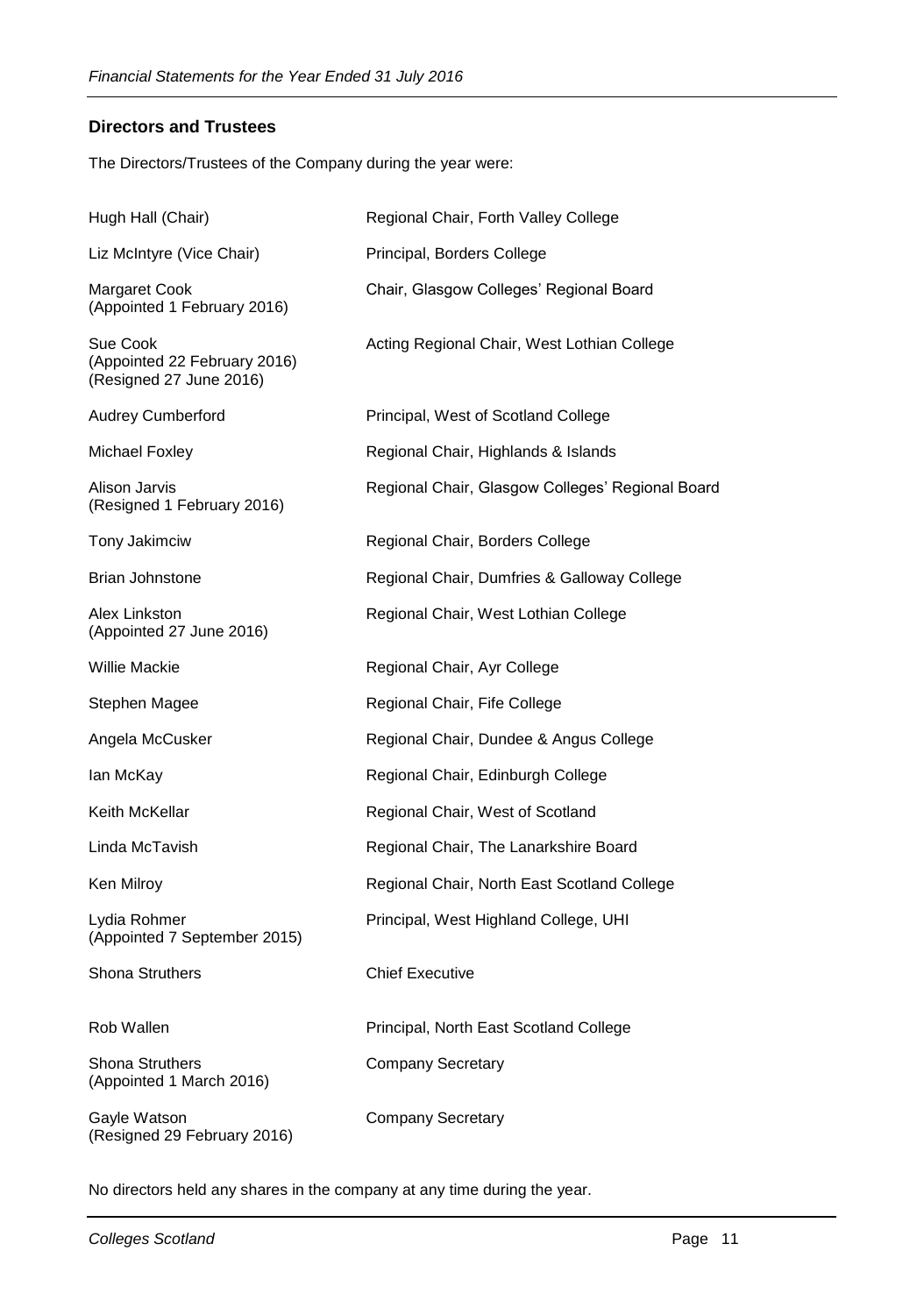# **Committees of the Board of Management**

The Board has the following formally constituted committees with remits are in place:

### • Audit Committee:

Brian Johnstone (Chair), Liz McIntyre (Vice-Chair), Willie Mackie, Sue Cook\* (appointed 22 February 2016; resigned 27 June 2016)

# • Corporate Affairs Committee (agreed to be disbanded by the Board June 2016):

Ken Milroy (Chair), Audrey Cumberford (Vice-Chair), Keith McKellar, Hugh Hall, Stephen Magee, Angela McCusker, Shona Struthers

# • Funding & Finance Committee:

Tony Jakimciw (Chair), Carol Turnbull (Vice-Chair)\*, Willie Mackie, Angela McCusker, Michael Foxley, Annette Bruton\*, lain Macmillian\*, Martin McGuire\*, Ken Thomson\*, Susan Walsh\*, Tracy Elliott\*, Deborah Lally (appointed 23 March 2016), Gillian Hamilton (resigned 9 December 2015)\*

# • Learning, Skills & Quality Committee (agreed to be disbanded by the Board June 2016):

Linda McTavish (Chair), Rob Wallen (Vice-Chair), Tony Jakimciw, Ken Milroy, Michael Foxley, Hugh Hall, Brian Johnstone, Paul Little\*, Ken Thomson\*, Mhairi Harrington\*, Margaret Munckton\*, Stewart McKillop

# • Employment Relations Committee (agreed to be disbanded by the Board June 2016):

Keith McKellar (Chair), Liz McIntyre (Vice-Chair), Ian McKay, Rob Wallen, Audrey Cumberford, Margaret Munckton\*, Susan Bald\*, Debbie Kerr\*, Judy Keir\*, Helen Archibald

# • College Principals' Group (agreed as a committee by the Board June 2016):

Liz McIntyre (Chair), Audrey Cumberford (Vice-Chair), Annette Bruton, Heather Dunk, Fraser Durie, Mhairi Harrington, David James, Paul Little, Hugh Logan, Donald MacBeath, Iain Macmillan, Martin McGuire, Stewart McKillop, Margaret Munckton, David Patterson, Diane Rawlinson, Grant Ritchie, Boyd Robertson, Lydia Rohmer, Bill Ross, Irene Peterson, Alan Sherry, Ann Southwood, Ken Thomson, Carol Turnbull, Rob Wallen, Susan Walsh

# • Employers' Association Committee (newly created by the Board May 2016):

lan McKay (Chair), Liz McIntyre (Vice-Chair), David Alexander, Heather Dunk, Brian Gilchrist, Mhairi Harrington, Elaine Hart, Andrew Lawson, Paul Little, Donald MacBeath, Iain Macmillan, Stewart McKillop, Grant Myles, David Patterson, Diane Rawlinson, Grant Ritchie, Carol Scott, Alan Sherry, Carol Turnbull, **Susan Walsh** 

\*Co-optees

Viona Stuttiers-

By order of the Board:

**Hugh Hall** Chair of the Board

Date:  $26.0210668...2016$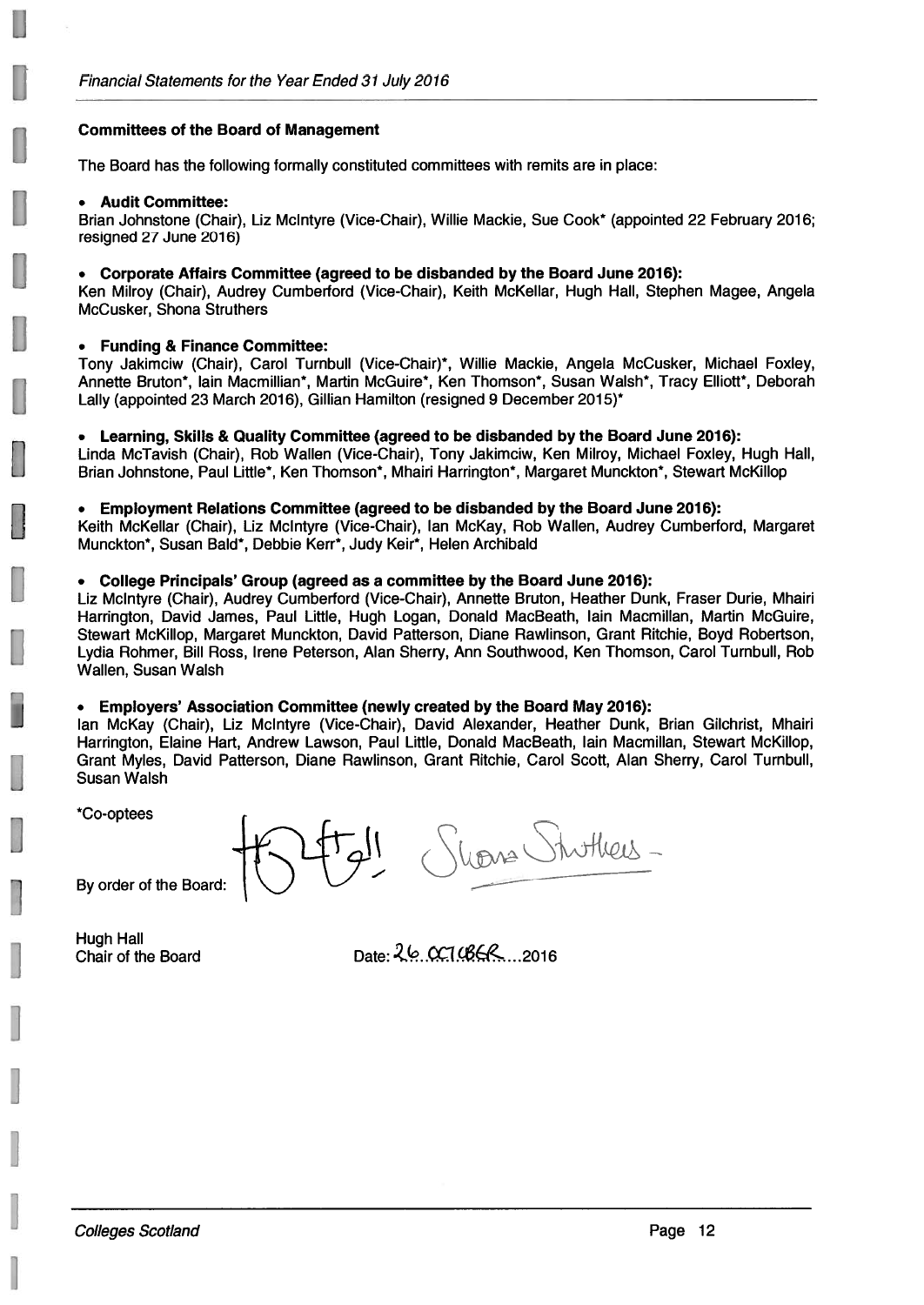# **Directors' Responsibilities in Relation to the Financial Statements**

The directors (who are also trustees of Colleges Scotland for the purpose of charity law) are responsible for preparing the Trustees' and Directors' Report and the financial statements in accordance with applicable law and United Kingdom Accounting Standard (United Kingdom Generally Accepted Accounting Practice).

Company law requires the directors to prepare financial statements for each financial year which give a true and fair view of the state of affairs of the company and of the incoming recourses and application of resources, including the income and expenditure, of the company for that period.

In preparing these financial statements, the directors are required to:

- Select suitable accounting policies and then apply them consistently.
- Observe the methods and principles in the Charities SORP.
- Make judgements and estimates that are reasonable and prudent.
- State whether applicable United Kingdom Accounting Standards have been followed, subject to any material departures disclosed and explained in the financial statements.
- Prepare the financial statements on the going concern basis unless it is inappropriate to presume that the charitable company will continue its activities.

The directors are responsible for maintaining adequate accounting records that are sufficient to show and explain the company's transactions and disclose with reasonable accuracy at any time the financial position of the company and enable them to ensure that the financial statements comply with the Companies Act 2006, the Charities and Trustee Investment (Scotland) Act 2005 and the Charities Accounts (Scotland) Regulations 2006 (as amended). They are also responsible for safeguarding the assets of the company and hence to take reasonable steps for the prevention and detection of fraud and other irregularities.

# **Statement as to disclosure of information to auditor**

In so far as the directors are aware:

- There is no relevant information of which the company's auditor is unaware.
- They have taken all the steps that they ought to have taken to make themselves aware of any relevant audit information and to establish that the company's auditor is aware of that information.

The directors are responsible for the maintenance and integrity of the corporate and financial information included on the company website. Legislation in the United Kingdom governing the preparation as dissemination of financial statements may differ from legislation in other jurisdictions.

# **Auditor**

In accordance with the Company's Articles, the auditor of the company will be appointed at the forthcoming Annual General Meeting.

This report has been prepared in accordance with the Accounting and Reporting by Charities: Statement of Recommended Practice applicable to charities preparing their financial statements in accordance with the Financial Reporting Standard applicable in the UK and Republic of Ireland (FRS 102) (effective 1 January 2015), and in accordance with the provisions applicable to companies subject to small companies' regime of the Companies Act 2006.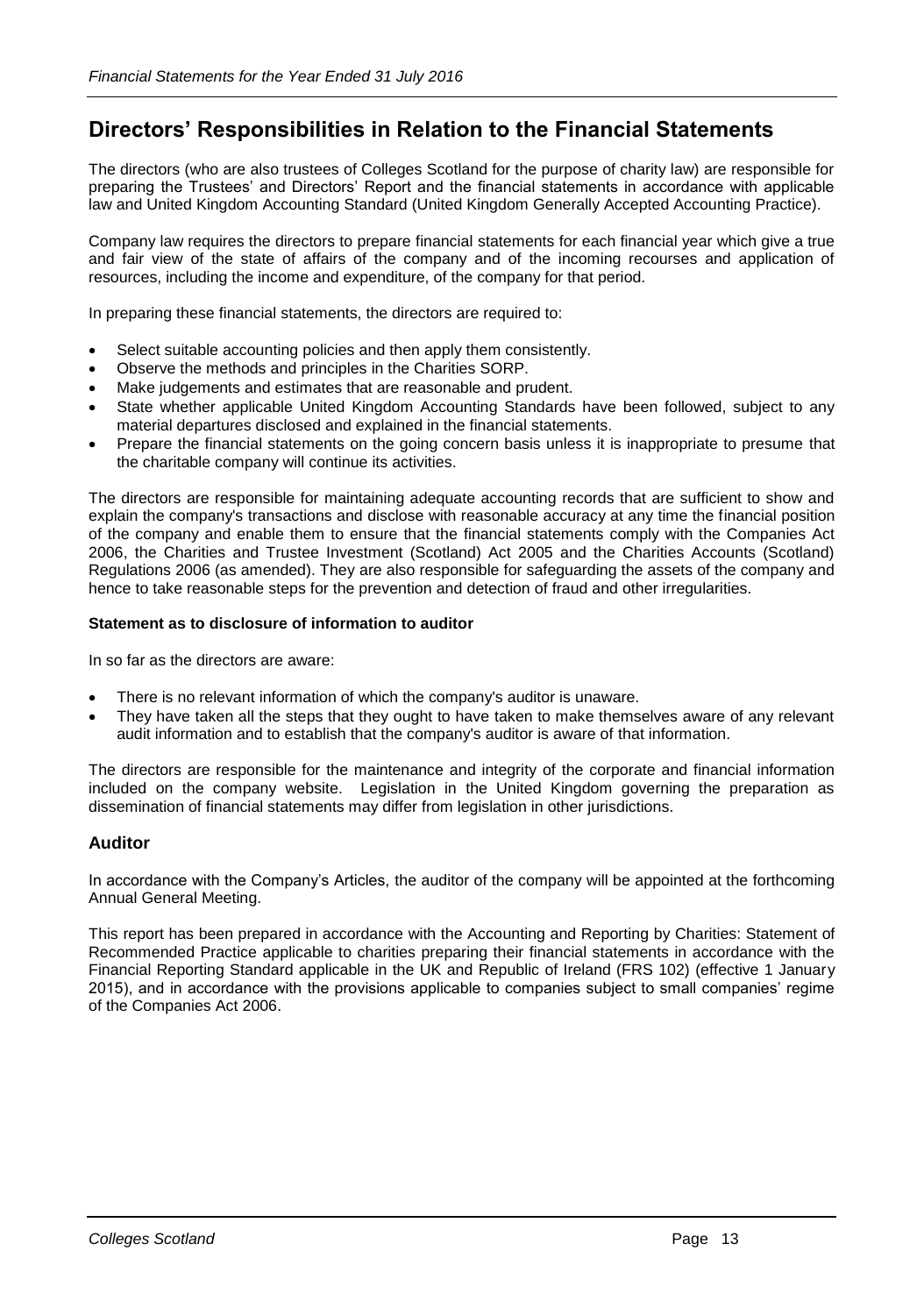# **Corporate Governance Statement**

Colleges Scotland is committed to exhibiting best practice in all aspects of corporate governance.

The Board of Directors is responsible for the systems of internal control and for reviewing their effectiveness. Such systems are designed to manage rather than eliminate the risk of failure to achieve business objectives and can only provide reasonable and not absolute assurance against material misstatement or loss.

The Board of Directors is of the view that there is an ongoing process for identifying, evaluating and managing significant risks faced by Colleges Scotland and that this process has been in place during the reporting period. This process is reviewed at least quarterly by the Board of Directors.

The Board of Directors meets at least quarterly and has delegated authority to the following committees with remits:

- Audit Committee
- Corporate Affairs Committee (agreed to be disbanded by the Board June 2016)
- Funding and Finance Committee
- Learning, Skills and Quality Committee (agreed to be disbanded by the Board June 2016)
- Employment Relations Committee (agreed to be disbanded by the Board June 2016)
- College Principals' Group (agreed as a committee by the Board June 2016)
- Employers' Association Committee (newly created by the Board May 2016)

In respect of its strategic and development responsibilities, the Board of Directors receives recommendations and advice from the Chief Executive.

The Corporate Affairs Committee *inter alia* recommends to the Board of Directors the annual budget and monitors performance in relation to approved budgets on a quarterly basis. In an HR capacity it ensures that Health & Safety policies and procedures and HR strategies, policies and processes are in place and are managed effectively. The Committee also has a remit to develop and propose profile raising activities for Colleges Scotland. Following the Board's decision to disband the Corporate Affairs Committee as of June 2016, all the above business is now dealt with by the Board.

The Audit Committee meets, as a minimum, twice a year but may meet with the external auditors in attendance if requested. The committee considers detailed reports together with recommendations for the improvement of the systems of internal control and management's responses and implementation plans. An Annual Report is presented to the Board by the Audit Committee expressing an opinion on whether it believes that the company has effective systems and processes in place regarding risk management, governance and financial control.

The CEO receives reports setting out information on key performance and risk management and considers possible control issues therein. The Board of Directors receives reports from the CEO and the Audit Committee regarding risk and control issues and how it is planned to address these issues. The Audit Committee's role is confined to a high level review of arrangements for internal control. The overall emphasis is on obtaining the relevant degree of assurance and not merely reporting by exception.

The Funding and Finance, Learning, Skills and Quality, Employment Relations, College Principals' Group and Employers' Association are sector-facing groups established to consider issues impacting the sector and help shape the policy agenda in these areas. In addition, the Employers' Association is responsible for establishing and agreeing a mandate for the Management side negotiating position.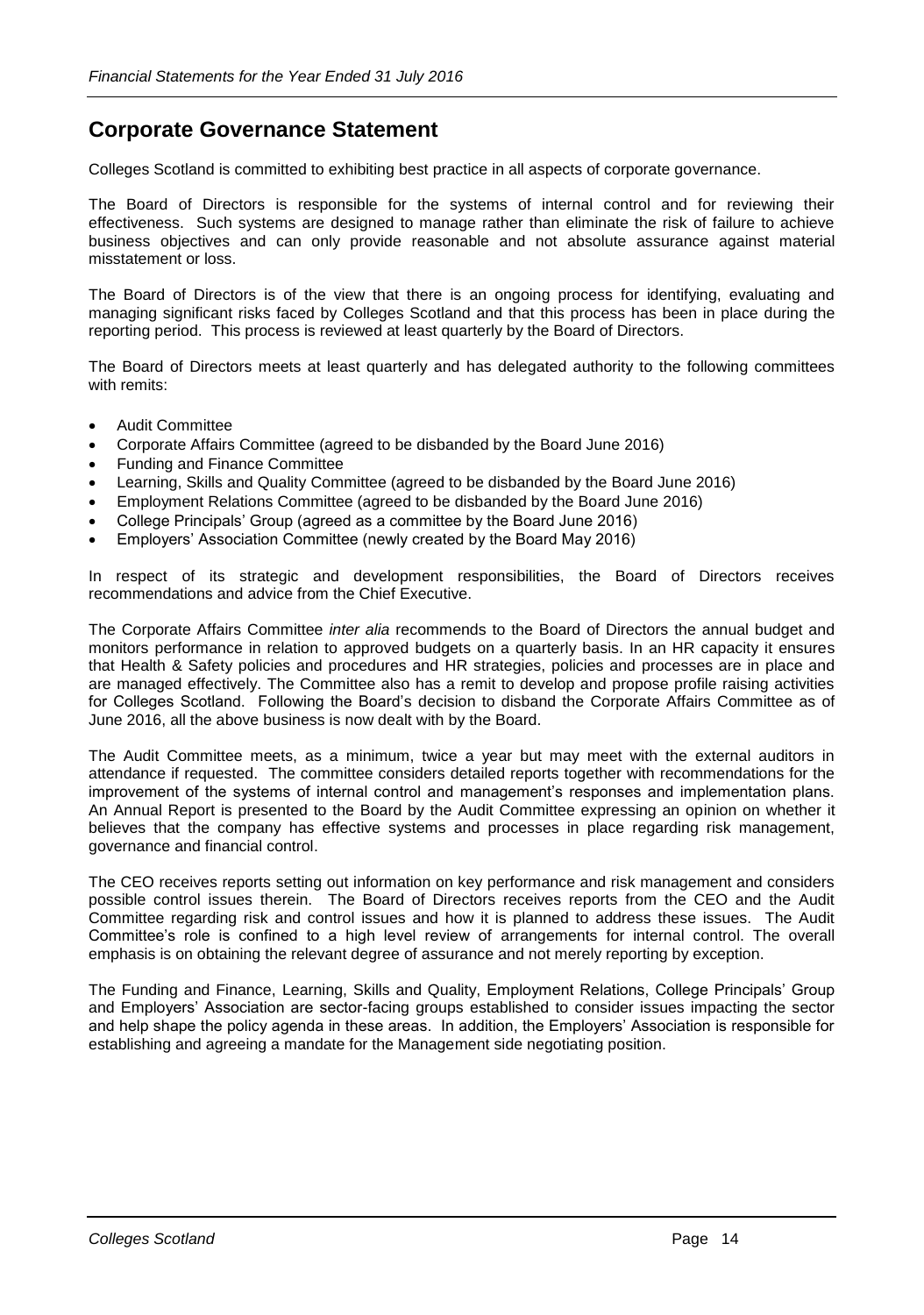# **Independent Auditor's Report to the Directors/Trustees and Members of Colleges Scotland**

We have audited the financial statements of Colleges Scotland for the year ended 31 July 2016 which comprise the Statement of Financial Activities, Balance Sheet, Statement of Cash Flows and related notes. The financial reporting framework that has been applied in their preparation is applicable law and United Kingdom Accounting Standards, including Financial Reporting Standard 102 'The Financial Reporting Standard applicable in the UK and the Republic of Ireland'.

This report is made exclusively to the members, as a body, in accordance with Sections 495 and 496 of the Companies Act 2006 and to the charitable company's trustees, as a body, in accordance with section 44 (1) (c) of the Charities and Trustee Investment (Scotland) Act 2005 and Regulation 10 of the Charities Accounts (Scotland) Regulations 2006 (as amended). Our audit work has been undertaken so that we might state to the members and the charitable company's trustees those matters we are required to state to them in an auditor's report and for no other purpose. To the fullest extent permitted by law, we do not accept or assume responsibility to anyone other than the charitable company and its members and trustees as a body, for our audit work, for this report, or for the opinions we have formed.

# **Respective responsibilities of trustees and auditor**

As explained more fully in the Directors' Responsibilities in Relation to the Financial Statements set out on page 13, the trustees (who are also the directors of the charitable company for the purposes of company law) are responsible for the preparation of the financial statements and for being satisfied that they give a true and fair view.

We have been appointed as auditor under section 44 (1) (c) of the Charities and Trustee Investment (Scotland) Act 2005 and under the Companies Act 2006 and report in accordance with regulations made under those Acts.

Our responsibility is to audit and express an opinion on the financial statements in accordance with applicable law and International Standards on Auditing (United Kingdom and Ireland). Those standards require us to comply with the Auditing Practices Board's (APB's) Ethical Standards for Auditors.

### **Scope of the audit of the financial statements**

A description of the scope of an audit of financial statements is provided on the Financial Reporting Council's web-site at www.frc.org.uk/auditscopeukprivate.

### **Opinion on financial statements**

In our opinion the financial statements:

• give a true and fair view of the state of the charitable company's affairs as at 31 July 2016 and of its incoming resources and application of resources, including its income and expenditure, for the year then ended;

• have been properly prepared in accordance with United Kingdom Generally Accepted Accounting Practice; and

• have been prepared in accordance with the Companies Act 2006, the Charities and Trustee Investment (Scotland) Act 2005 and regulations 6 and 8 of the Charities Accounts (Scotland) Regulations 2006 (as amended).

### **Opinion on other matter prescribed by the Companies Act 2006**

In our opinion the information given in the Trustees' and Directors' Report for the financial year 31 July 2016 for which the financial statements are prepared is consistent with the financial statements.

### **Matters on which we are required to report by exception**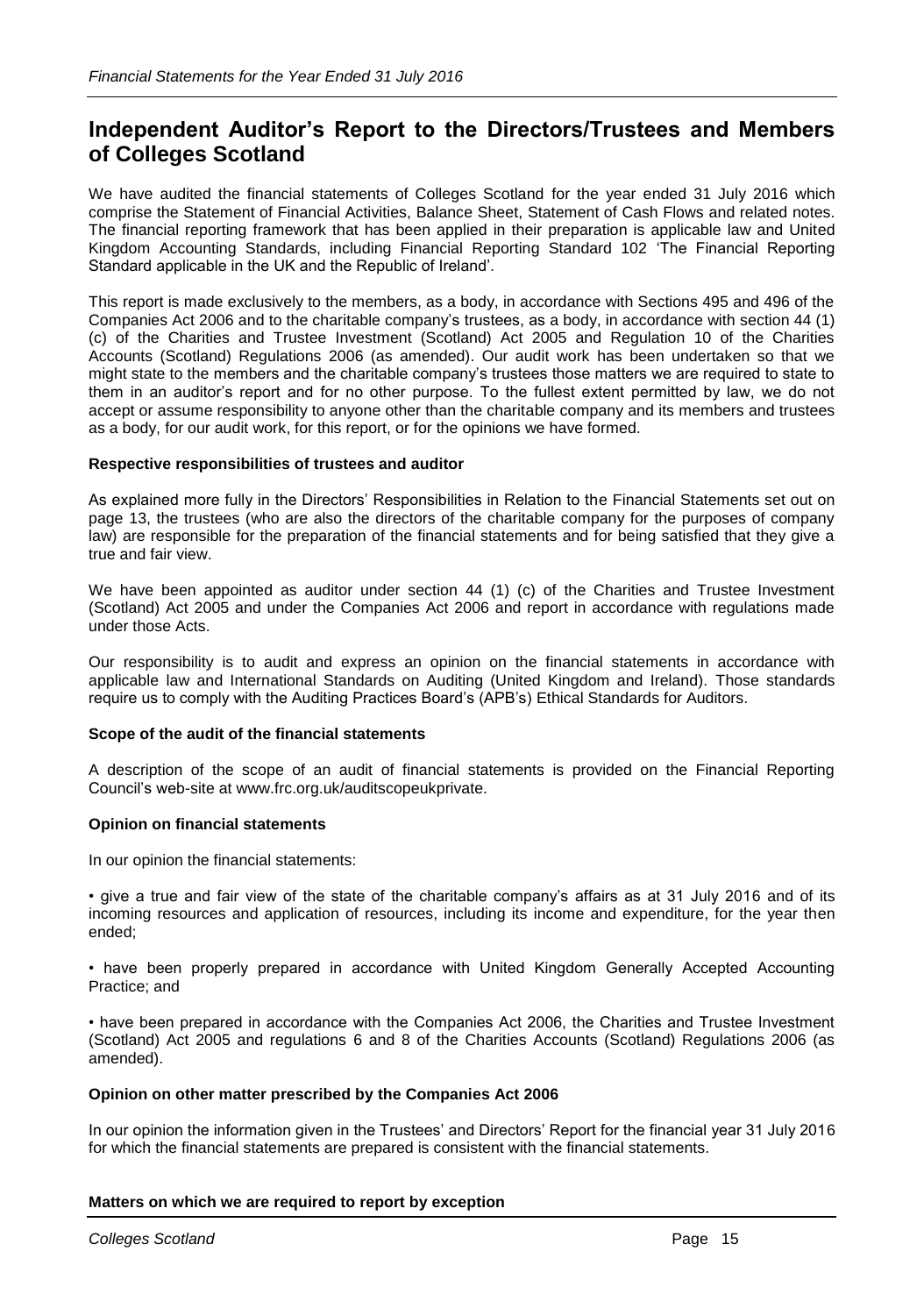We have nothing to report in respect of the following matters where the Companies Act 2006 and the Charities Accounts (Scotland) Regulations 2006 (as amended) requires us to report to you if, in our opinion:

. the charitable company has not kept proper and adequate accounting records, or returns adequate for our audit have not been received from branches not visited by us; or

- . the financial statements are not in agreement with the accounting records and returns; or
- certain disclosures of trustees' remuneration specified by law are not made; or
- we have not received all the information and explanations we require for our audit; or

• the trustees were not entitled to prepare the financial statements in accordance with the small companies' regime and take advantage of the small companies exemption in preparing the Trustee's and Directors' Report; or

• the trustees were not exempt from the requirement to prepare a strategic report.

**Signature:** 

Michael Hartmess

**Senior Statutory Auditor: Michael Harkness** 

For and on behalf of Scott-Moncrieff, Statutory Auditor **Chartered Accountants** Eligible to act as an auditor in terms of Section 1212 of the Companies Act 2006 **Exchange Place 3 Semple Street** Edinburgh EH3 8BL

26 OCTOBER 2016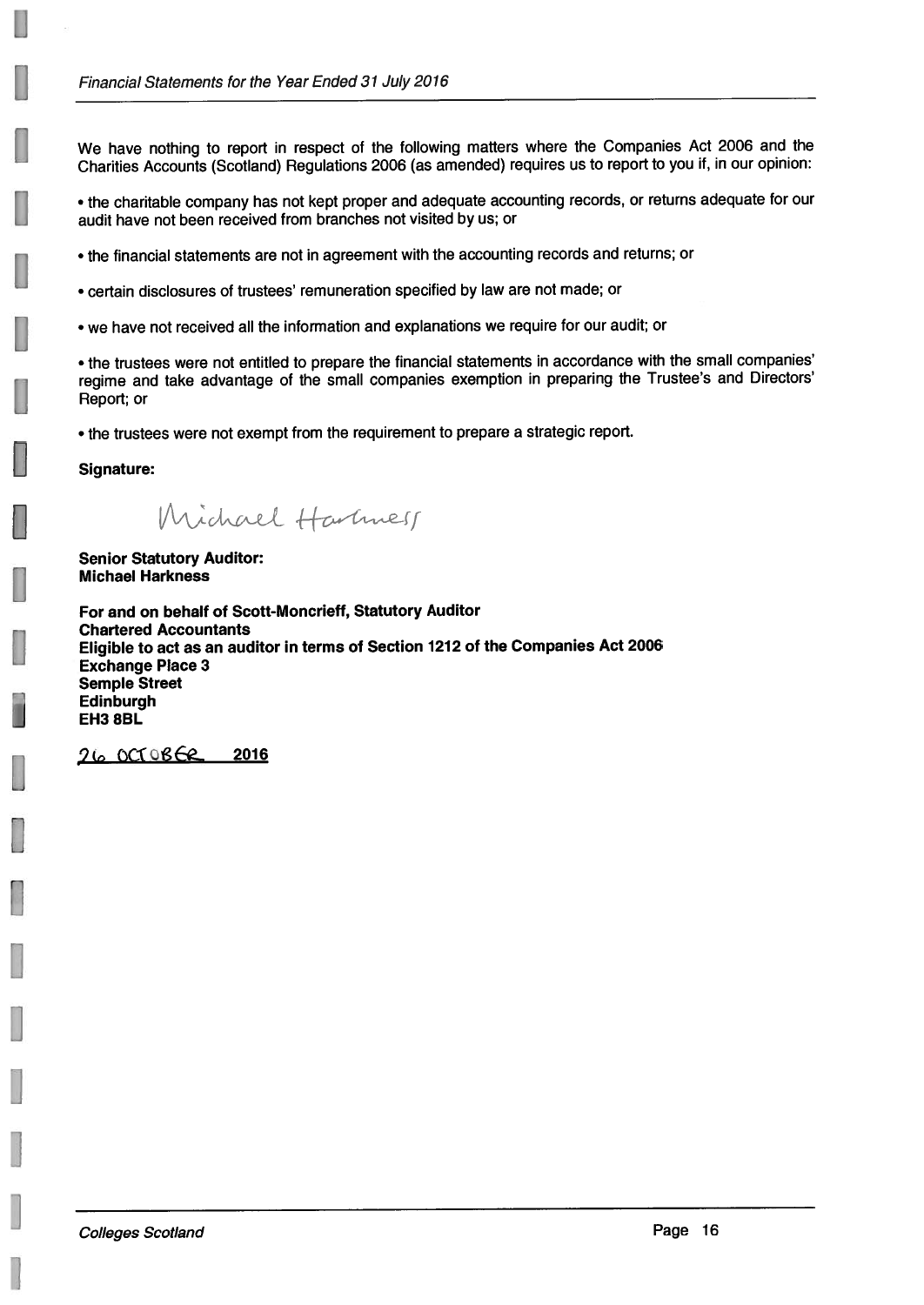|                                           |              | 2016                | 2016         | 2015                | 2015         |
|-------------------------------------------|--------------|---------------------|--------------|---------------------|--------------|
|                                           |              | £'000               | £'000        | £'000               | £'000        |
|                                           | <b>Notes</b> | <b>Unrestricted</b> | <b>Total</b> | <b>Unrestricted</b> | <b>Total</b> |
|                                           |              | <b>Funds</b>        | <b>Funds</b> | <b>Funds</b>        | <b>Funds</b> |
| Income and endowments from:               |              |                     |              |                     |              |
| Charitable activities                     | 4            | 780                 | 780          | 833                 | 833          |
| Investments                               |              | 9                   | 9            |                     |              |
| Other                                     |              |                     |              | 12                  | 12           |
| <b>Total</b>                              |              | 789                 | 789          | 845                 | 845          |
|                                           |              |                     |              |                     |              |
| <b>Expenditure on:</b>                    |              |                     |              |                     |              |
| Charitable activities                     | 5            | 841                 | 841          | 878                 | 878          |
| <b>Total</b>                              |              | 841                 | 841          | 878                 | 878          |
|                                           |              |                     |              |                     |              |
| Net expenditure                           |              | (52)                | (52)         | (33)                | (33)         |
| Other recognised losses:                  |              |                     |              |                     |              |
| Loss on defined benefit pension<br>scheme | 18           | (104)               | (104)        | (102)               | (102)        |
| Net movement in funds                     |              | (156)               | (156)        | (135)               | (135)        |
|                                           |              |                     |              |                     |              |
| <b>Reconciliation of funds:</b>           |              |                     |              |                     |              |
| Total funds brought forward               |              | (398)               | (398)        | (263)               | (263)        |
| <b>Total funds carried forward</b>        |              | (554)               | (554)        | (398)               | (398)        |

The statement of financial activities includes all gains and losses recognised in the year. All incoming resources and resources expended derive from continuing activities in the above two periods.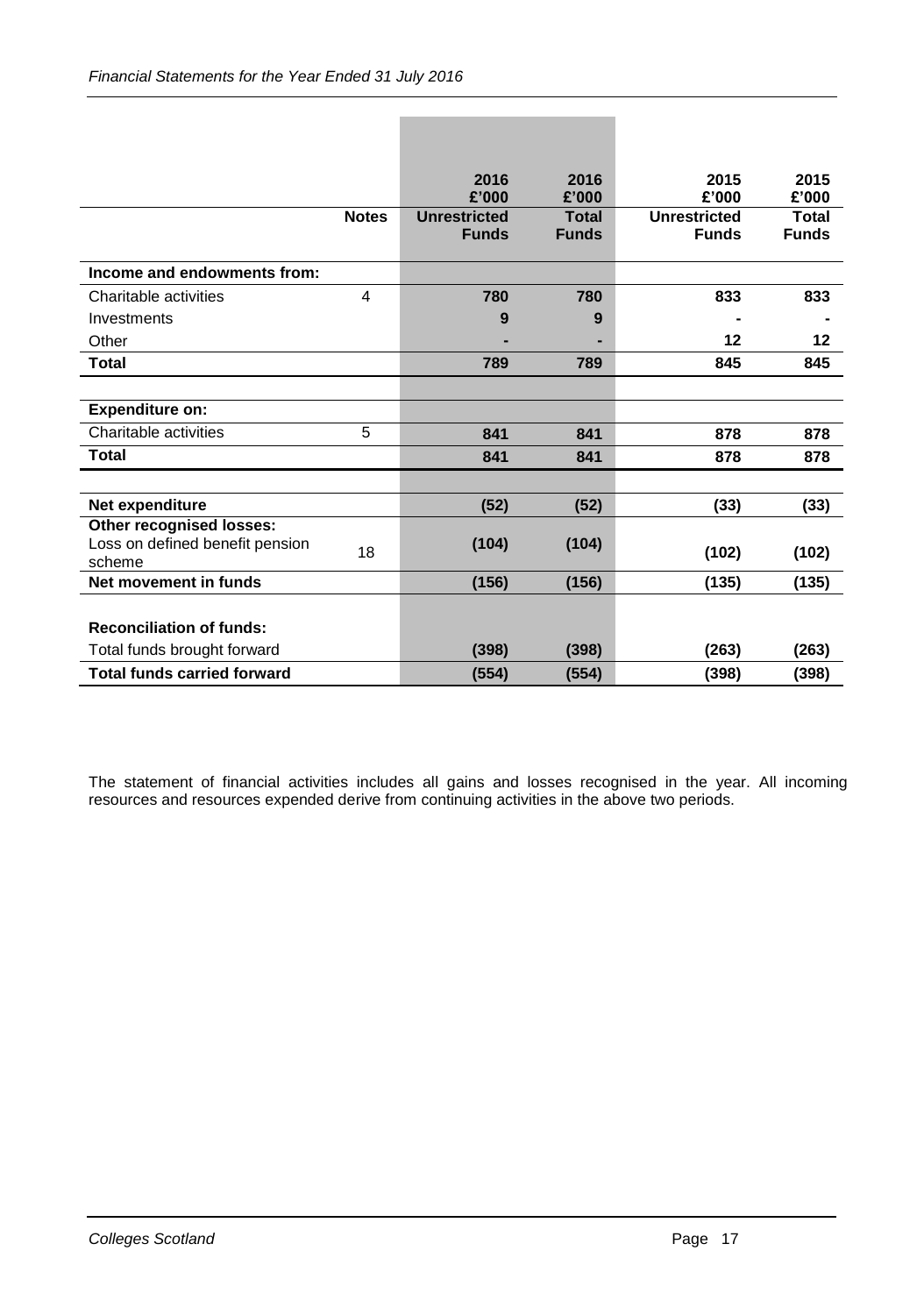# **Balance Sheet as at 31 July 2016**

|                                                                                      | <b>Notes</b> | 2016<br>£'000 | 2015<br>£'000 |
|--------------------------------------------------------------------------------------|--------------|---------------|---------------|
| <b>Current assets:</b>                                                               |              |               |               |
| <b>Debtors</b>                                                                       | 11           | 783           | 813           |
| Cash at bank and in hand                                                             | 12           | 792           | 761           |
|                                                                                      |              | 1,575         | 1,574         |
| <b>Liabilities:</b>                                                                  |              |               |               |
| Creditors: Amounts falling due within one year                                       | 13           | (878)         | (894)         |
| <b>Net current assets</b>                                                            |              | 697           | 680           |
| <b>Total assets less current liabilities</b>                                         |              | 697           | 680           |
| Creditors: Amounts falling due after more than one<br>year - dilapidations provision | 15           | (3)           |               |
| Net assets excluding pension liability                                               |              | 694           | 680           |
| <b>Pension liabilities</b>                                                           | 18           | (1, 248)      | (1,078)       |
| <b>Total net liabilities</b>                                                         |              | (554)         | (398)         |
| The funds of the charity:<br><b>Unrestricted funds:</b>                              | 19           |               |               |
| General funds                                                                        |              | 694           | 680           |
| <b>Designated funds:</b>                                                             | 19           |               |               |
| Pension liability                                                                    |              | (1, 248)      | (1,078)       |
| <b>Total charity funds</b>                                                           |              | (554)         | (398)         |

These financial statements are prepared in accordance with the special provisions of Part 15 of the Companies Act 2006.

Approved and authorised for issue by the Board of Directors and signed on its behalf by:

hong Stuthers.

Shona Struthers, Chief Executive

Hugh Hall, Director

26 OCTOBER 2016

**Colleges Scotland Company Number: Charity Number:** 

Đ

SC143210 SC023848 **Date**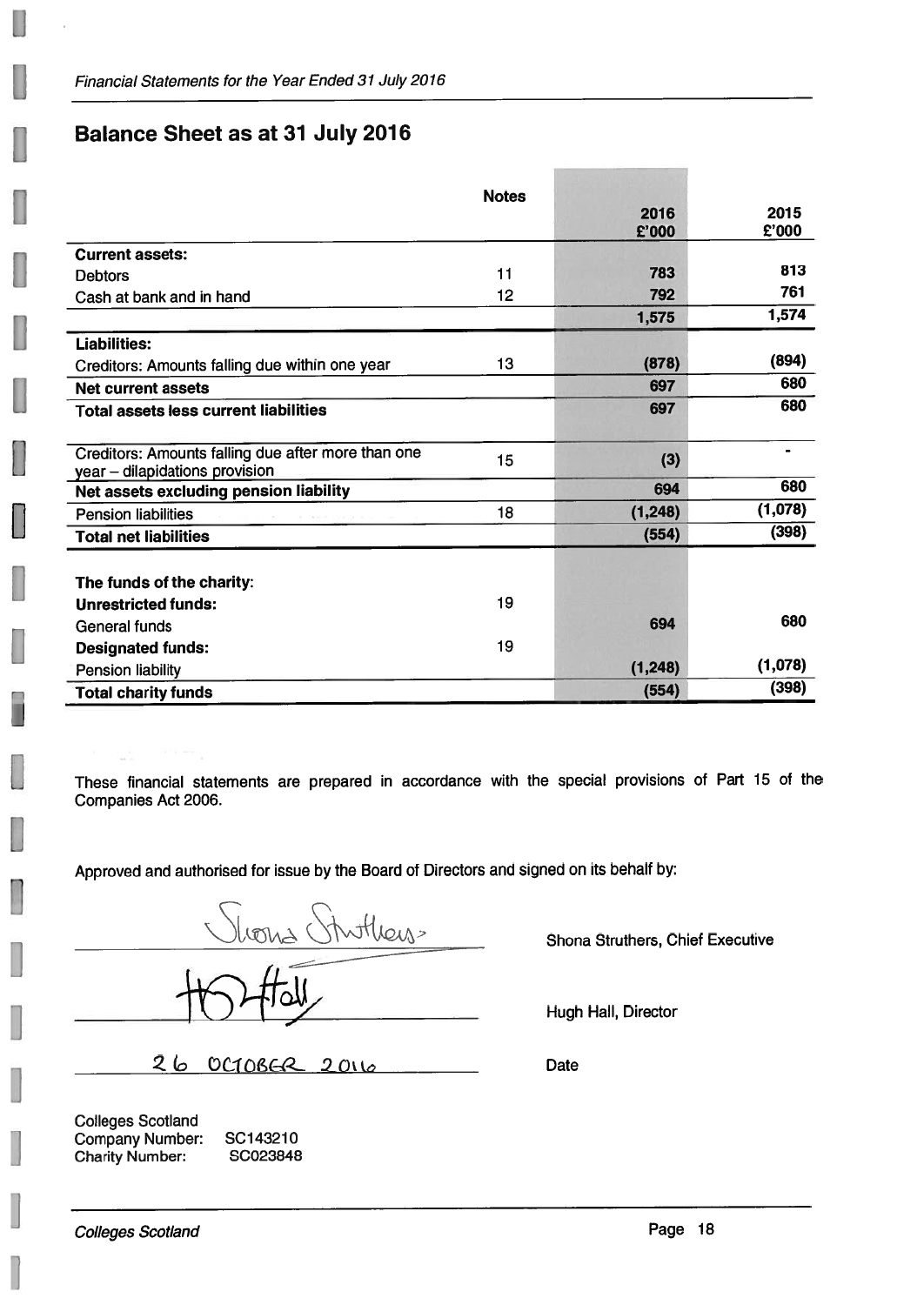# **Statement of Cash Flows for the year ended 31 July 2016**

|                                                           | <b>Notes</b> | 2016<br>£'000 | 2015<br>£'000 |
|-----------------------------------------------------------|--------------|---------------|---------------|
| Cash flows from operating activities:                     |              |               |               |
| Net cash provided by operating activities                 | 20           | 22            | 90            |
| Cash flows from investing activities<br>Interest received |              | 9             |               |
| Cash provided by investing activities                     |              | 9             |               |
|                                                           |              |               |               |
| Change in cash and cash equivalents in the year           |              | 31            | 90            |
| Cash and cash equivalents at the beginning of the<br>year |              | 761           | 671           |
| Cash and cash equivalents at the end of the year          | 12           | 792           | 761           |

**The Committee Committee** 

÷.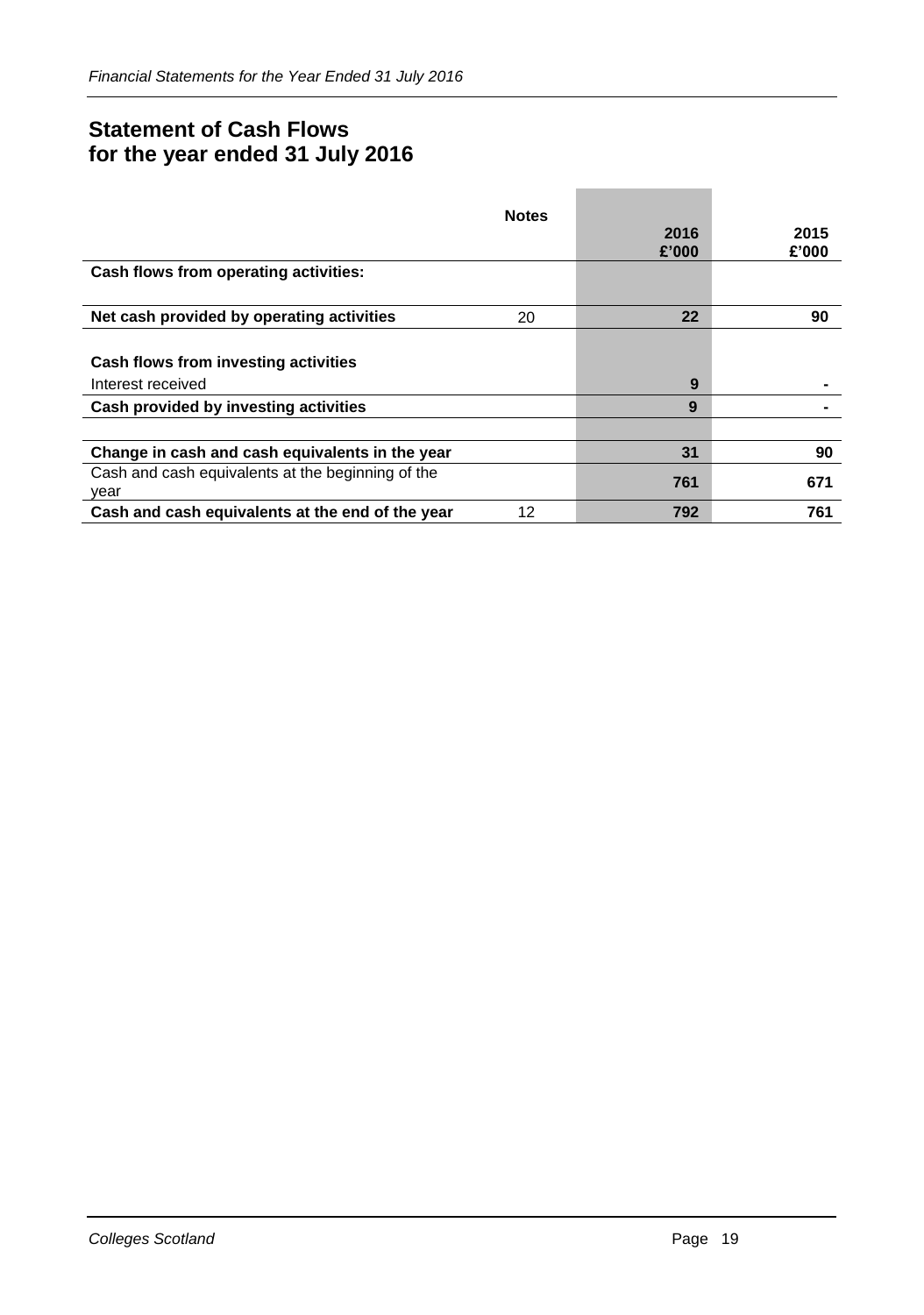# **Notes to the Financial Statements for the Year Ended 31 July 2016**

# **1. Accounting Policies**

# **(a) General Information**

These financial statements are presented in Pounds Sterling (GBP), as that is the currency in which the company's transactions are denominated. They comprise the financial statements of the charitable company drawn up for the year ended 31 July 2016.

The continuing activities of Colleges Scotland is to promote the advancement of college education for the public benefit.

Colleges Scotland is a charitable company limited by guarantee and is incorporated in Scotland. The charitable company's registered charity number is SC023848 and its registered company number is SC143210.

The address of the charitable company's registered office is Argyll Court, Castle Business Park, Stirling, FK9 4TY.

# **(b) Basis of accounting**

The financial statements have been prepared in accordance with the Financial Reporting Standard 102 as issued by the Financial Reporting Council, the Statement of Recommended Practice (SORP) "Accounting and Reporting by Charities preparing their accounts in accordance with the Financial Reporting Standard applicable in the UK and Republic of Ireland (FRS 102)", the Companies Act 2006, the Charities and Trustee Investment (Scotland) Act 2005, the Charities Accounts (Scotland) Regulations 2006 (as amended).

Colleges Scotland meets the definition of a public benefit entity under FRS 102. Assets and liabilities are initially recognised at historical cost or transition value unless otherwise stated in the relevant accounting policy.

These financial statements are presented in pounds sterling (GBP) as that is the currency in which the charity's transactions are denominated.

The preparation of financial statements requires the use of certain critical accounting estimates. It also requires trustees to exercise their judgements in the process of applying the accounting policies. Use of available information and application of judgement are inherent in the formation of estimates. Actual outcomes in the future could differ from such estimates. The areas involving a higher degree of judgement or complexity, or areas where assumptions and estimates are significant to the financial statements are disclosed in note 3.

Before 2015 the financial statements were prepared in accordance with UK GAAP applicable prior to the adoption of FRS 102, as issued by the Financial Reporting Council, the Statement of Recommended Practice (SORP) "Accounting and Reporting by Charities", the Companies Act 2006, the Charities and Trustee Investment (Scotland) Act 2005, and the Charities Accounts (Scotland) Regulations 2006, and referred to as "previous UK GAAP". The financial effects of the transition to FRS 102 are set out in note 2 below.

### **(c) Going concern**

The Board is of the view that it would be reasonable to assume that Colleges Scotland will continue to operate for the foreseeable future and, accordingly, the financial statements have been prepared on the going concern basis. The directors are aware of the net liability balance at the year end, this relates to the FRS 102 accounting for the FCPF pension scheme. Colleges Scotland is able to meet all cash obligations using its current working capital.

### **(d) Fund accounting**

All funds are classified as follows:

• Unrestricted funds are available for use at the discretion of the Board of Directors in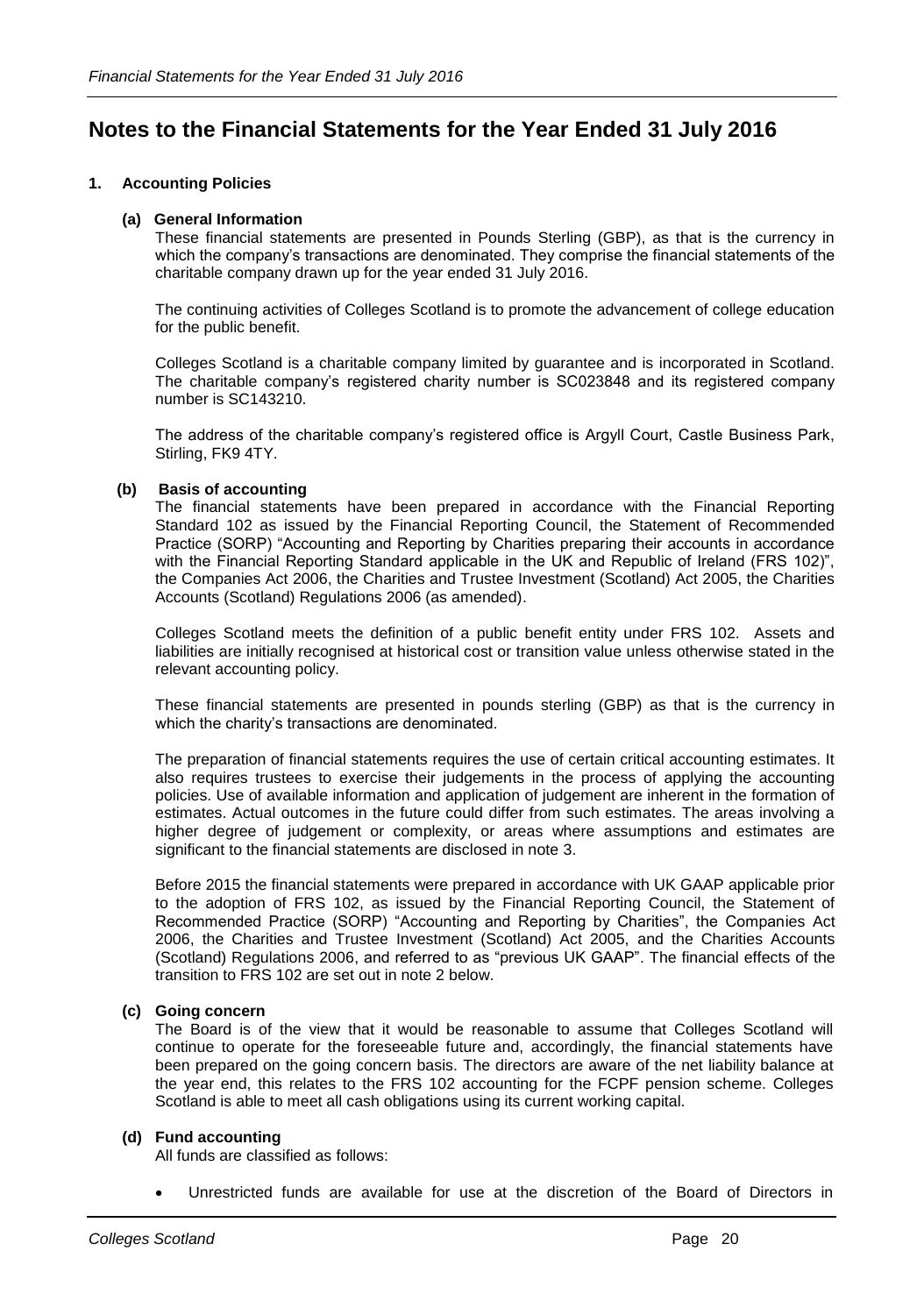furtherance of the general objectives of the company.

• Designated funds are unrestricted funds earmarked by the Board of Directors for particular purposes.

# **(e) Income recognition**

All incoming resources are included in the Statement of Financial Activities when the charitable company is entitled to the income, receipt is probable and the amount can be reliably measured.

- Subscription income is recognised in the period in which the charity provides the services and so is entitled to the income, receipt is probable and the amount can be measured reliably.
- Grants and donations are recognised when the charity is entitled to the income, receipt is probable and the amount can be measured reliably. Where there are terms or performance related conditions attached, income is recognised to the extent that the conditions have been met.
- Incoming resources from charitable trading activities are accounted for when earned.

# **(f) Resources expended**

Resources expended are included in the Statement of Financial Activities (SOFA) on an accruals basis and are recognised when there is a legal or constructive obligation to pay for expenditure. All costs have been directly attributed to one of the functional categories of resources expended in the SOFA and include any VAT which cannot be recovered.

- Costs of generating funds comprise the costs associated with attracting voluntary income.
- Charitable expenditure comprises those costs incurred by Colleges Scotland in the delivery of its activities and services for its beneficiaries. It includes both costs that can be allocated directly to such activities and those of an indirect nature necessary to support them.
- Governance costs include those costs associated with meeting the constitutional and statutory requirements of Colleges Scotland and include costs linked with strategic management.
- Support costs include central functions and have been allocated to activity cost categories on a basis consistent with the use of resources.

# **(g) Taxation**

The company is potentially exempt from taxation in respect of income or capital gains received within categories covered by section 466 to 493 of Corporation Tax Act 2010 to the extent that such income or gains are applied to exclusively charitable purposes.

Non-recoverable Value Added Tax arising from expenditure on activities is charged to the income and expenditure account in the year in which it is incurred.

### **(h) Debtors**

Trade debtors are amounts due from members for membership services and sponsorship. Trade debtors are recognised at the undiscounted amount of cash receivable, which is normally the invoiced amount, less any allowance for doubtful debts.

### **(i) Cash and cash equivalents**

Cash and cash equivalents consist of cash on hand, balances with banks which are readily convertible, being those with maturities of three months or fewer from inception.

Cash and cash equivalents are measured at amortised cost.

### **(j) Creditors**

Trade creditors are obligations to pay for goods or services that have been acquired. Accounts payable are classified as creditors falling due within one year if payment is due within one year or less. If not, they are presented as creditors falling due after one year.

Trade creditors are recognised at the undiscounted amount owed to the supplier, which is normally the invoice price.

# **(k) Financial assets and liabilities**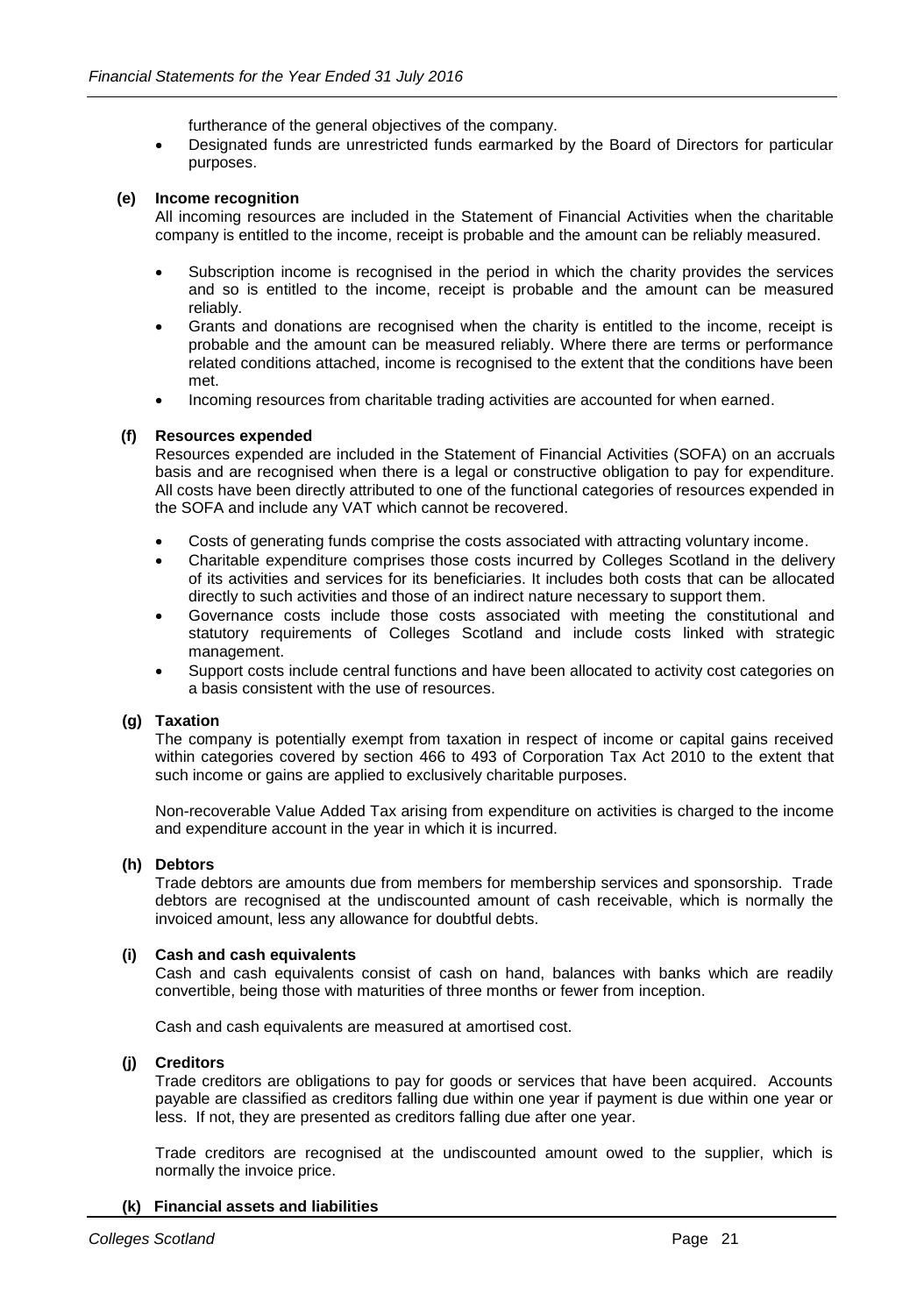Financial instruments are recognised in the statement of financial position when the charitable company becomes a party to the contractual provisions of the instrument. Financial instruments are initially measured at transaction price. Subsequent to initial recognition, they are accounted for as set out below.

Financial instruments are classified as either 'basic' or 'other' in accordance with Chapter 11 of FRS 102.

At the end of each reporting period, basic financial instruments are measured at amortised cost using the effective interest method.

Financial assets are derecognised when the contractual rights to the cash flows from the asset expire, or when the charitable company has transferred substantially all the risks and rewards of ownership. Financial liabilities are derecognised only once the liability has been extinguished through discharge, cancellation or expiry.

# **(l) Pensions**

Retirement benefits to the employees of the company are provided by Falkirk Council (FCPF) and Scottish Equitable. FCPF is a defined benefit scheme which is externally funded and contracted out of the State Earnings-Related Pension Scheme. For defined benefit retirement benefit plans, the cost of providing benefits is determined using the Projected Unit Credit Method, with actuarial valuations being carried out at each reporting date. Actuarial gains and losses arising from experience adjustments and changes in assumptions are recognised immediately in other comprehensive income. All costs related to the defined benefit plan are recognised in the income statement within employee benefit costs.

The retirement benefit obligation recognised in the statement of financial position represents the present value of the defined benefit obligation as reduced by the fair value of plan assets. Any asset resulting is limited to the present value of available refunds or reductions in future contributions to the plan.

The company also participates in a defined contribution scheme with Scottish Equitable. The assets of the scheme are held separately from those of the company in an independently administered fund. Pension costs charged to the income and expenditure account represent the contributions payable by the company in the year.

# **2. Transition to FRS 102**

These financial statements for the year ended 31 July 2016 are the charity's first financial statements that comply with the FRS 102. The charity's date of transition to FRS 102 is 1 August 2014. The charity's last financial statements prepared in accordance with previous UK GAAP were for the year ended 31 July 2015.

The transition to FRS 102 has resulted in a number of changes in the charity's accounting policies compared to those used when applying previous UK GAAP.

The following explanatory notes to the financial statements describe the differences between the funds and income and expenditure presented under the previous UK GAAP and the newly presented amounts under FRS 102 for the reporting period ended at 31 July 2015 (ie comparative information), as well as the funds presented in the opening statement of balance sheet (ie at 1 August 2014). It also describes the changes in accounting policies made on first-time adoption of FRS 102.

In the table below, funds determined in accordance with the FRS 102 is reconciled to funds determined in accordance with previous UK GAAP at both 1 August 2014 (the date of transition to FRS 102) and 31 July 2015.

**Reconciliation of net movement in funds for the year ended 31 July 2015**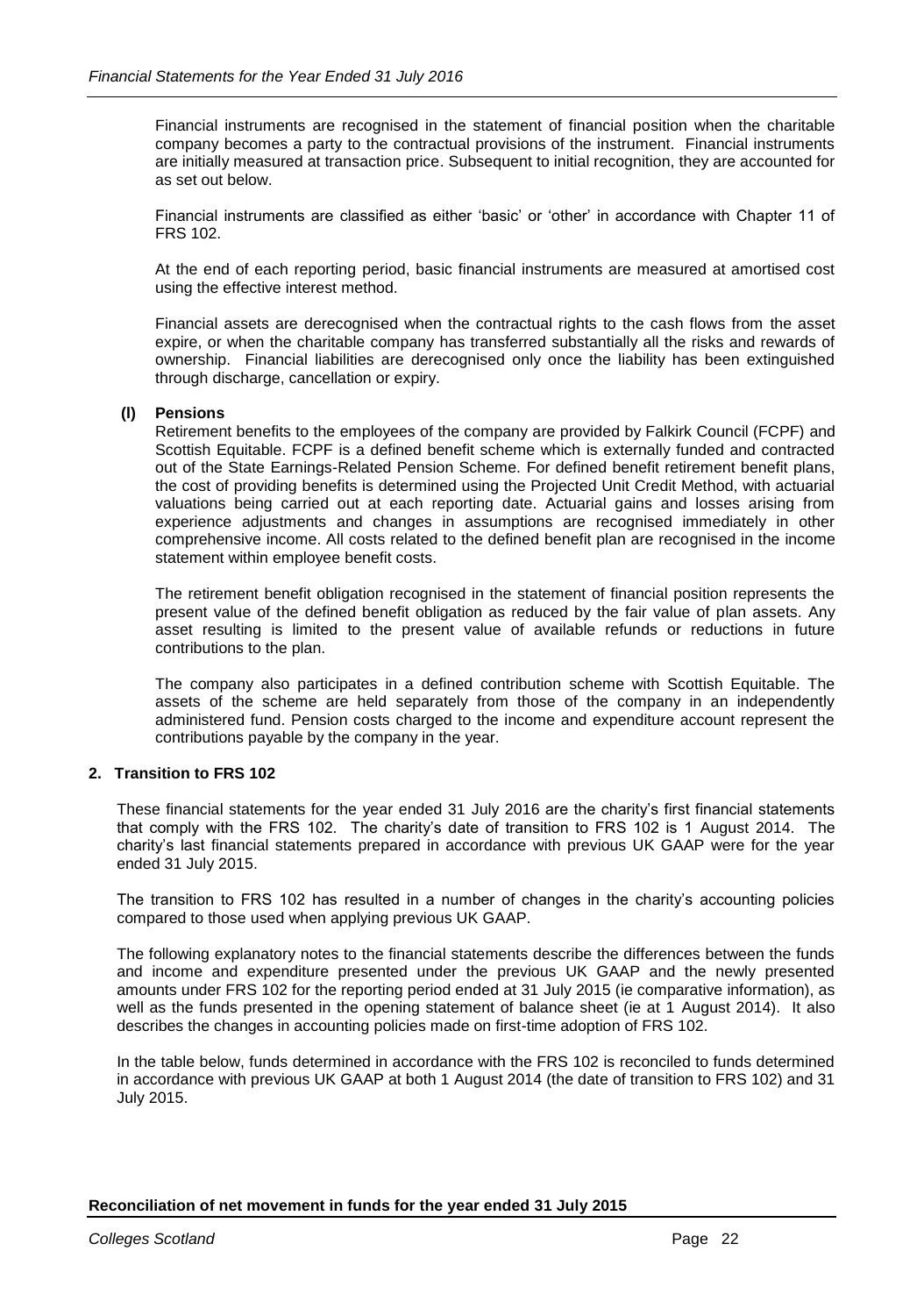|                                           | <b>Notes</b> | <b>Previous UK</b><br><b>GAAP</b><br>£'000 | <b>Effect of</b><br>transition<br>£'000 | <b>FRS</b><br>102<br>£'000 |
|-------------------------------------------|--------------|--------------------------------------------|-----------------------------------------|----------------------------|
| Income and endowments from:               |              |                                            |                                         |                            |
| Charitable activities                     |              | 833                                        |                                         | 833                        |
| Other                                     |              | 12                                         |                                         | 12                         |
| Total                                     |              | 845                                        |                                         | 845                        |
|                                           |              |                                            |                                         |                            |
| <b>Expenditure on:</b>                    |              |                                            |                                         |                            |
| Charitable activities                     | (a)          | 858                                        | 20                                      | 878                        |
| Total                                     |              | 858                                        | 20                                      | 878                        |
|                                           |              |                                            |                                         |                            |
| Net incomes/(expenditure)                 |              | (13)                                       | (20)                                    | (33)                       |
| <b>Other recognised losses:</b>           |              |                                            |                                         |                            |
| Loss on defined benefit pension<br>scheme |              | (122)                                      | 20                                      | (102)                      |
| Net movement in funds                     |              | (135)                                      |                                         | (135)                      |

(a) Recognition of the adjustments to the defined benefit pension scheme have been restated under FRS 102.

# **3. Critical judgements and estimates**

In preparing the financial statements trustees make estimates and assumptions which affect reported results, financial position and disclosure of contingencies. Use of available information and application of judgement are inherent in the formation of the estimates, together with past experience and expectations of future events that are believed to be reasonable under the circumstances. Actual results in the future could differ from such estimates.

Critical judgements are made in the application of income recognition accounting policies, and the timing of the recognition of income in accordance with the Charities SORP (FRS 102).

# **4. Income from charitable activities**

|                                | 2016                | 2016         | 2015         |
|--------------------------------|---------------------|--------------|--------------|
|                                | £'000               | £'000        | £'000        |
|                                | <b>Unrestricted</b> | <b>Total</b> | <b>Total</b> |
| Subscriptions                  | 771                 | 771          | 771          |
| Contracts and support services | 9                   | 9            | 62           |
| Total                          | 780                 | 780          | 833          |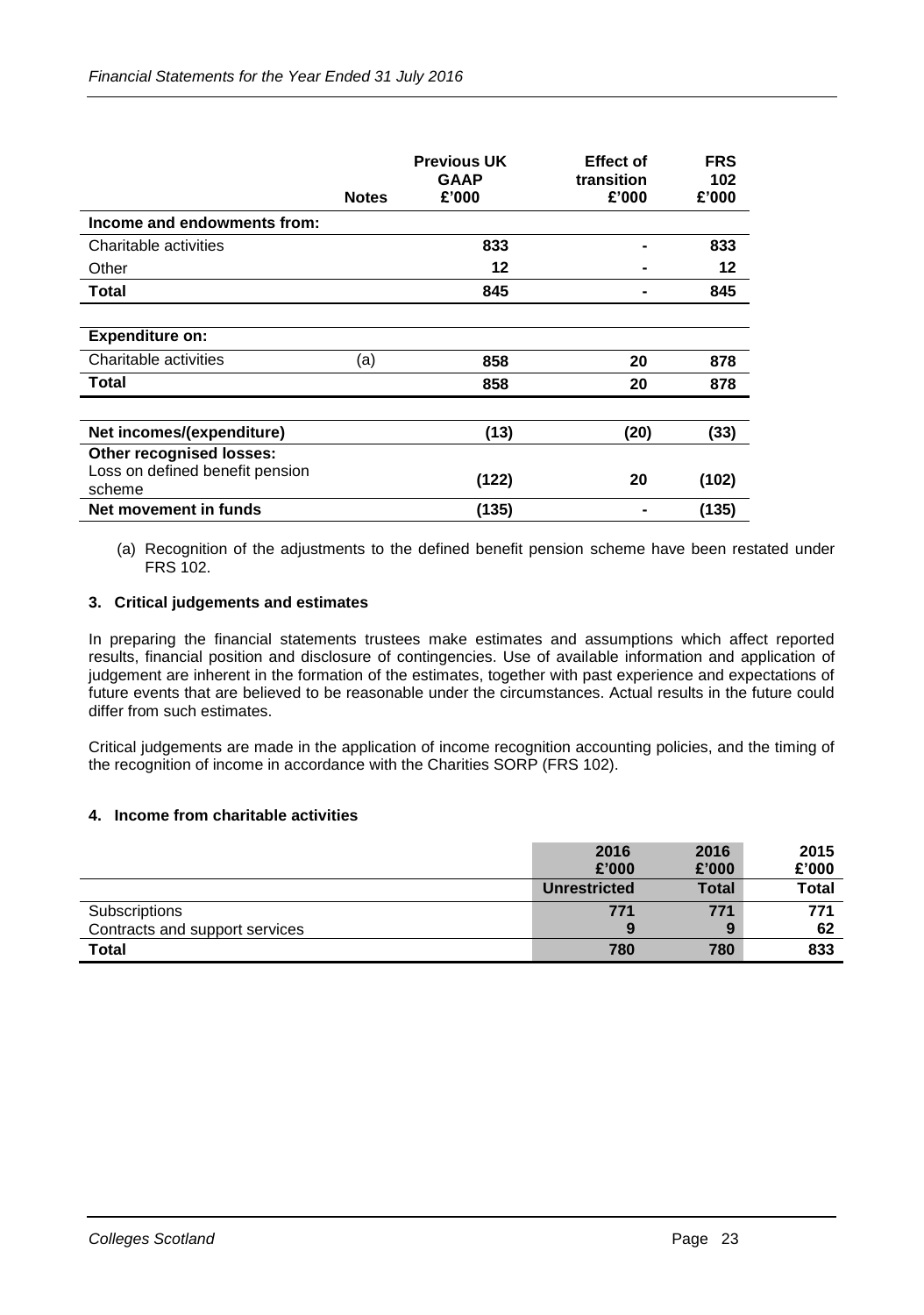# **5. Expenditure on charitable activities**

|                                                    | <b>Basis of</b><br>allocation<br>£'000 | <b>Sector</b><br>support<br>£'000 | Internal<br><b>Support</b><br><b>Costs</b><br>£'000 | 2016 Total<br>£'000 | 2015 Total<br>£'000 |
|----------------------------------------------------|----------------------------------------|-----------------------------------|-----------------------------------------------------|---------------------|---------------------|
| Staffing costs                                     | <b>Direct</b>                          | 496                               | ۰                                                   | 496                 | 479                 |
| Other costs associated with support<br>to colleges | <b>Direct</b>                          | 126                               | -                                                   | 126                 | 152                 |
| SLA support costs (see note 6)                     | <b>Direct</b>                          | $\overline{\phantom{0}}$          | 203                                                 | 203                 | 232                 |
| Governance costs (see note 6)                      | Direct                                 | $\overline{\phantom{0}}$          | 16                                                  | 16                  | 15                  |
| <b>Total Resources Expended</b>                    |                                        | 622                               | 219                                                 | 841                 | 878                 |

# **6. Analysis of Support and Governance costs**

|                            | <b>Basis of</b><br>allocation<br>£'000 | <b>Support</b><br><b>Costs</b><br>£'000 | Governance<br>£'000 | 2016 Total<br>£'000 | 2015 Total<br>£'000 |
|----------------------------|----------------------------------------|-----------------------------------------|---------------------|---------------------|---------------------|
| Staffing costs             | Headcount                              | 108                                     | ۰                   | 108                 | 124                 |
| <b>Board meeting Costs</b> | <b>Direct</b>                          |                                         | 9                   | 9                   | 4                   |
| Audit fees                 | <b>Direct</b>                          |                                         | 7                   |                     | 11                  |
| Overheads                  | Headcount                              | 95                                      | ۰                   | 95                  | 108                 |
| <b>Total</b>               |                                        | 203                                     | 16                  | 219                 | 247                 |

# **7. Board remuneration**

The emoluments of key management, including the Chief Executive, are disclosed in note 9. No other member of the Board either received or waived any emoluments during the year (2015: £nil).

Out of pocket expenses relating to travel and subsistence costs were reimbursed to Board members as follows:

|        | 2016   | 2015 | 2016  | 2015  |
|--------|--------|------|-------|-------|
|        | No.    | No.  | £'000 | £'000 |
| Travel | ◠<br>- |      | m     |       |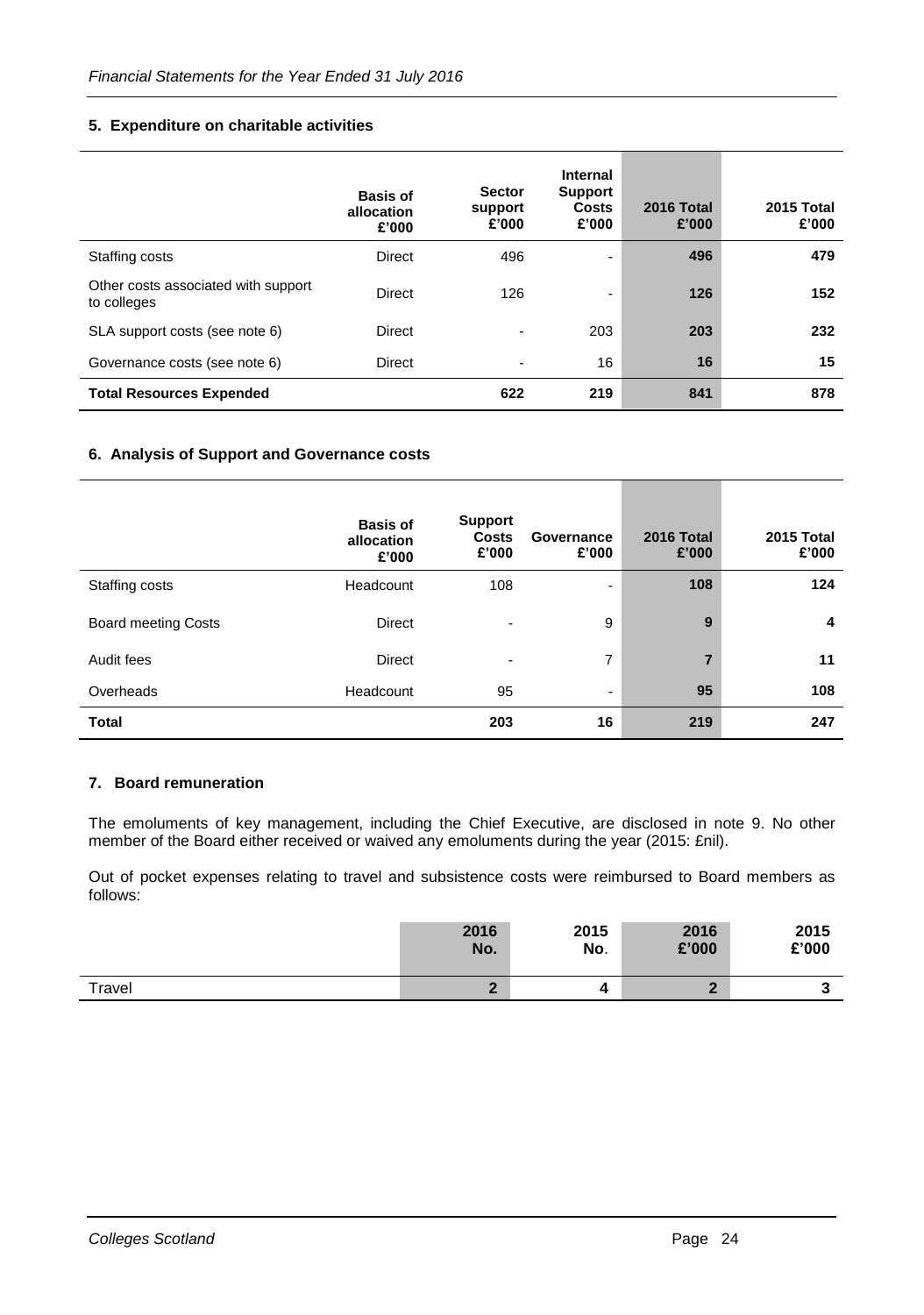# **8. Staff costs**

|                                     | 2016<br>£'000  | 2015<br>£'000 |
|-------------------------------------|----------------|---------------|
| <b>Core Staff</b>                   |                |               |
| Wages and salaries                  | 343            | 243           |
| Social security costs               | 30             | 24            |
| Other pension costs                 | 34             | 41            |
| FRS 102 defined benefit adjustments | 27             | 9             |
| Short-term and temporary staff      |                |               |
| Consultants                         | 62             | 153           |
| Agency staffing                     | $\blacksquare$ | 9             |
| <b>Total</b>                        | 496            | 479           |

The average monthly headcount was 9 staff (2015: 6 staff). The number of full-time equivalent employees including consultants, during the year was 9.7 (2015: 9.4).

The number of staff including the Chief Executive and senior post-holders who received emoluments within the following ranges was:

|                   | 2016 | 2015 |
|-------------------|------|------|
| £80,000 - £89,999 |      |      |

There were no key management personnel of the charitable company other than Shona Struthers who is also a trustee as described at note 9.

# **9. Trustees Remuneration**

|                              | 2016  | 2015  |
|------------------------------|-------|-------|
|                              | £'000 | £'000 |
| Salary                       | 81    | 80    |
| Benefits in Kind             |       |       |
| <b>Pension Contributions</b> | 9     | 16    |
| <b>Total Emoluments</b>      | 91    | 97    |

As authorised by the charitable company's Articles of Association, the above noted remuneration to Shona Struthers is for her role in the day to day running of the charitable company.

### **10. Net outgoing resources for the year**

|                                        | 2016<br>£'000 | 2015<br>£'000 |
|----------------------------------------|---------------|---------------|
| This is stated after charging:         |               |               |
| <b>External Auditor's remuneration</b> |               |               |
| Audit<br>$\sim$                        |               |               |
| Non-audit<br>$\blacksquare$            |               |               |
| Internal Auditor's remuneration        | -             |               |
|                                        | 8             |               |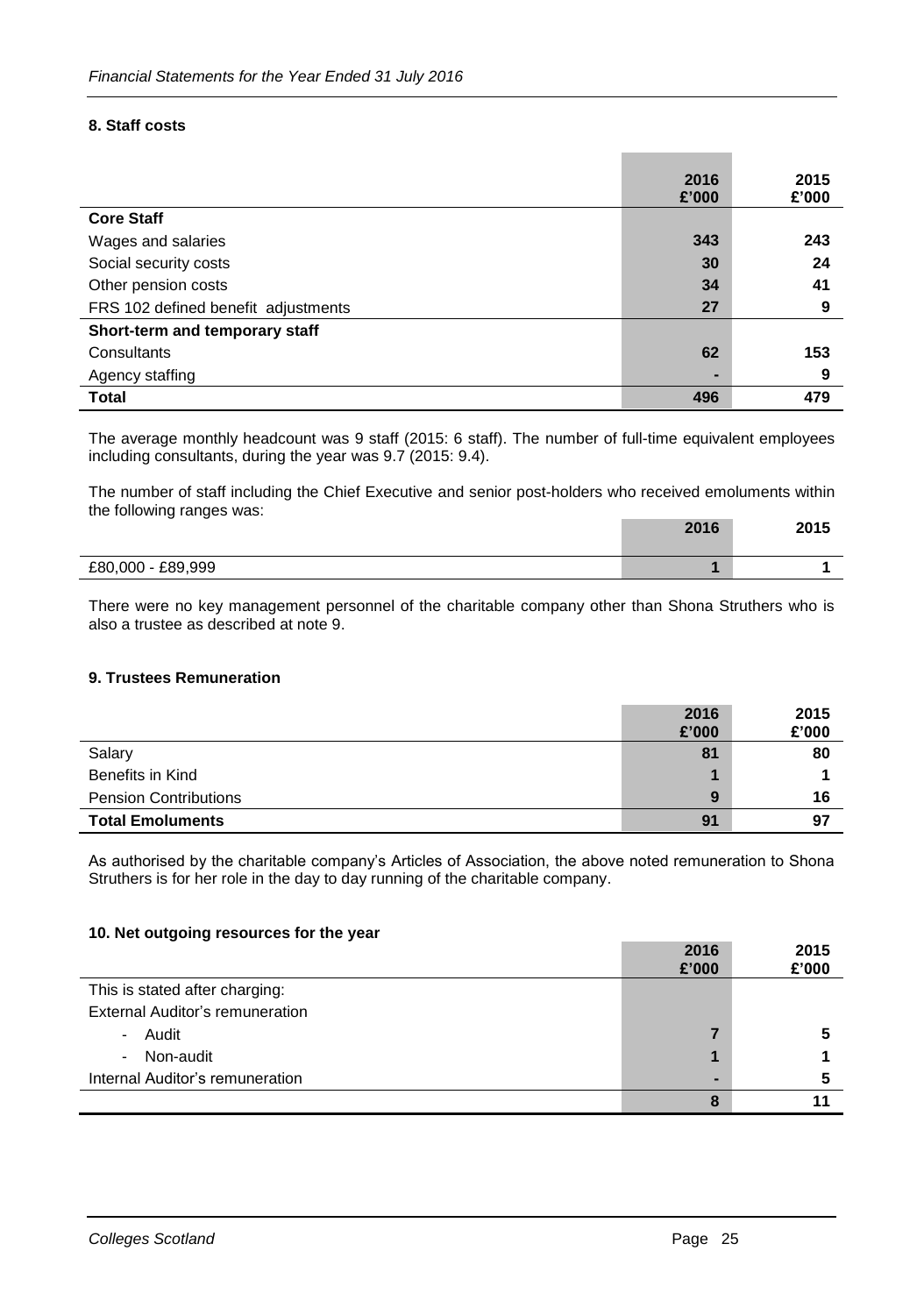# **11. Debtors**

|                                | 2016  | 2015  |
|--------------------------------|-------|-------|
|                                | £'000 | £'000 |
| Trade debtors                  | 775   | 789   |
| Prepayments and accrued income | 8     | 24    |
| <b>Total</b>                   | 783   | 813   |

# **12. Cash and cash equivalents**

|                          | 2016  | 2015  |
|--------------------------|-------|-------|
|                          | £'000 | £'000 |
| Cash at bank and in hand | 792   | 761   |
| <b>Total</b>             | 792   | 761   |

# **13. Creditors**

|                                 | 2016  | 2015  |
|---------------------------------|-------|-------|
|                                 | £'000 | £'000 |
| Trade creditors                 | 46    | 87    |
| Taxes and social security costs | 10    |       |
| Accruals and other creditors    | 51    | 36    |
| Deferred income (note 14)       | 771   | 771   |
| <b>Total</b>                    | 878   | 894   |

# **14. Deferred income**

|                                              | 2016  | 2015  |
|----------------------------------------------|-------|-------|
|                                              | £'000 | £'000 |
| Balance as at 1 August 2015                  | 771   | 771   |
| Contractual income released to income earned | (771) | (771) |
| Contractual income deferred                  | 771   | 771   |
| Balance as at 31 July 2016                   | 771   | 771   |

Deferred income relates to subscriptions receivable by Colleges Scotland in relation to 2016/2017 and will be released in the next financial year.

### **15. Provisions**

|                          | 2016<br>£'000  | 2015<br>£'000 |
|--------------------------|----------------|---------------|
| Balance at 1 August 2015 | $\blacksquare$ |               |
| Additions                | 3              |               |
| Balance at 31 July 2016  | 3              |               |

The above dilapidations provision has been recognised in relation to the lease of the office premises expiring in 2021. The amount recognised in 2016 relates to the annual charge of Colleges Scotland's share of the anticipated cost due at the end of the lease period.

**2016**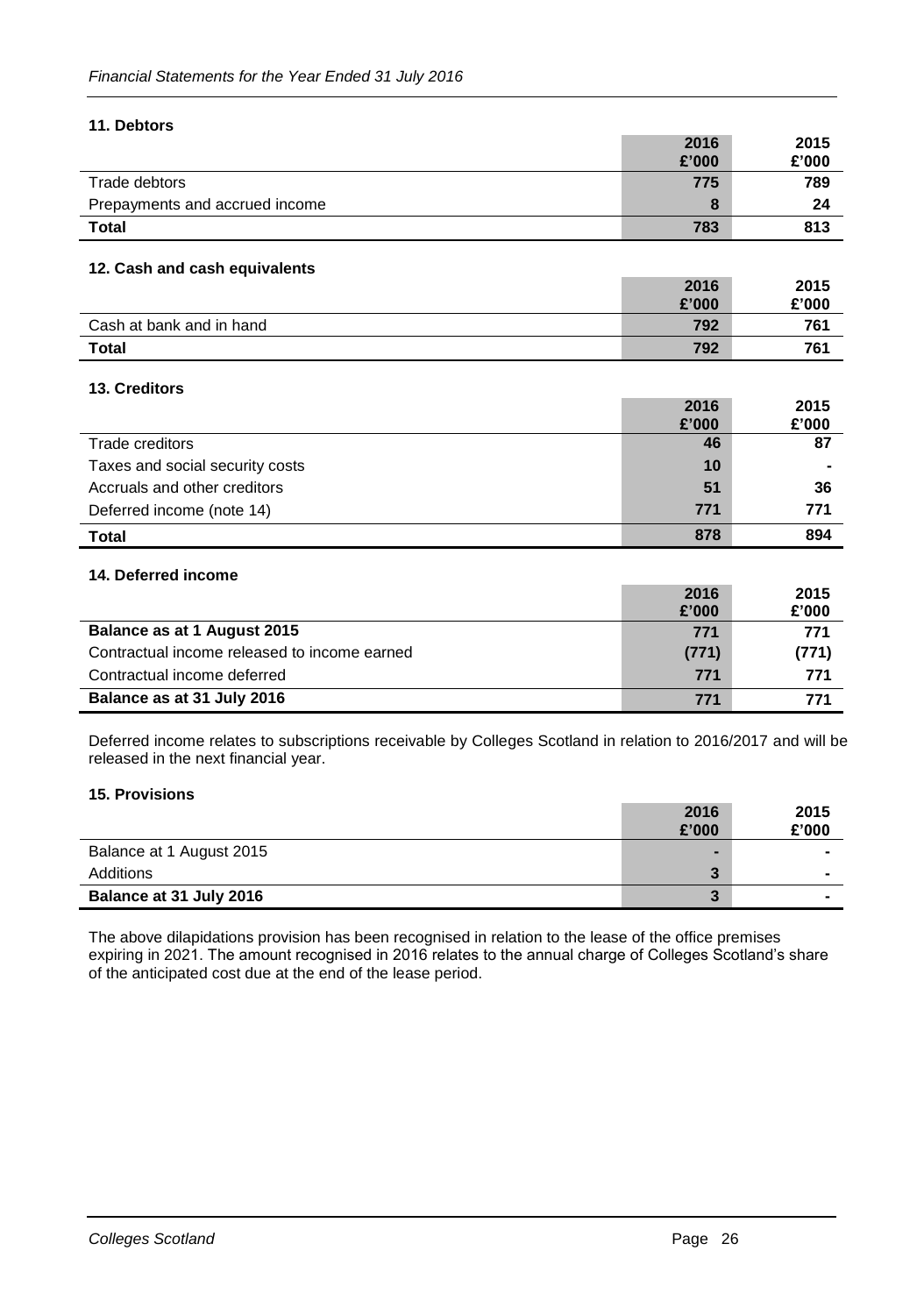# **16. Financial assets and liabilities**

|                                                                                          | 2016<br>£'000 | 2015<br>£'000 |
|------------------------------------------------------------------------------------------|---------------|---------------|
| Financial assets at amortised cost through the statement of financial<br>activities      | 1,567         | 1,550         |
| Financial liabilities at amortised cost through the statement of financial<br>activities | 97            | (123)         |
|                                                                                          | 1,664         | 1.427         |

Financial assets held at amortised cost comprise trade debtors and cash and cash equivalents.

Financial liabilities held at amortised cost due within one year comprise trade creditors, accruals and other creditors.

# **17. Lease commitments**

Future minimum lease payments falling due under non-cancellable operating leases are:

|                     | 2016<br>£'000 | 2015<br>£'000 |
|---------------------|---------------|---------------|
| In less than 1 year | 162           | 110           |
| Within 2-5 years    | 567           | 648           |
| Over 5 years        | -             | 81            |
| <b>Total</b>        | 729           | 839           |

### **18. Pension costs**

Colleges Scotland is a member of the Falkirk Council Pension Fund (FCPF) and operates the Scottish Equitable scheme (SE). Colleges Scotland also contribute into a personal pension plan for employees on request.

The total employer's pension cost for the period was as follows:

|                                 | 2016           | 2015  |
|---------------------------------|----------------|-------|
|                                 | £'000          | £'000 |
| Contribution to FCPF            | 26             | 34    |
| Contribution to SE scheme       | 8              |       |
| Contribution to personal scheme | $\blacksquare$ |       |
| <b>Total pension cost</b>       | 34             | 41    |

Contributions outstanding at the year-end were £4,074 (2015: £888).

# **Falkirk Council Pension Fund (FCPF)**

The FCPF is a funded defined benefit scheme where the assets are held in a separate, trusteeadministered fund. The fund is open to all Colleges Scotland staff above an agreed grade, all other members of staff are able to join the Scottish Equitable Scheme.

Colleges Scotland paid contributions of 10% of pensionable pay plus £4,967 for the period from 1 August 2015 to 31 July 2016.

Actuarial valuations determine the level of employer contribution to the scheme and are as follows:

| From 1 April 2015 | 10% of pensionable pay plus £4,900 |
|-------------------|------------------------------------|
| From 1 April 2016 | 10% of pensionable pay plus £5,100 |
| From 1 April 2017 | 10% of pensionable pay plus £5,300 |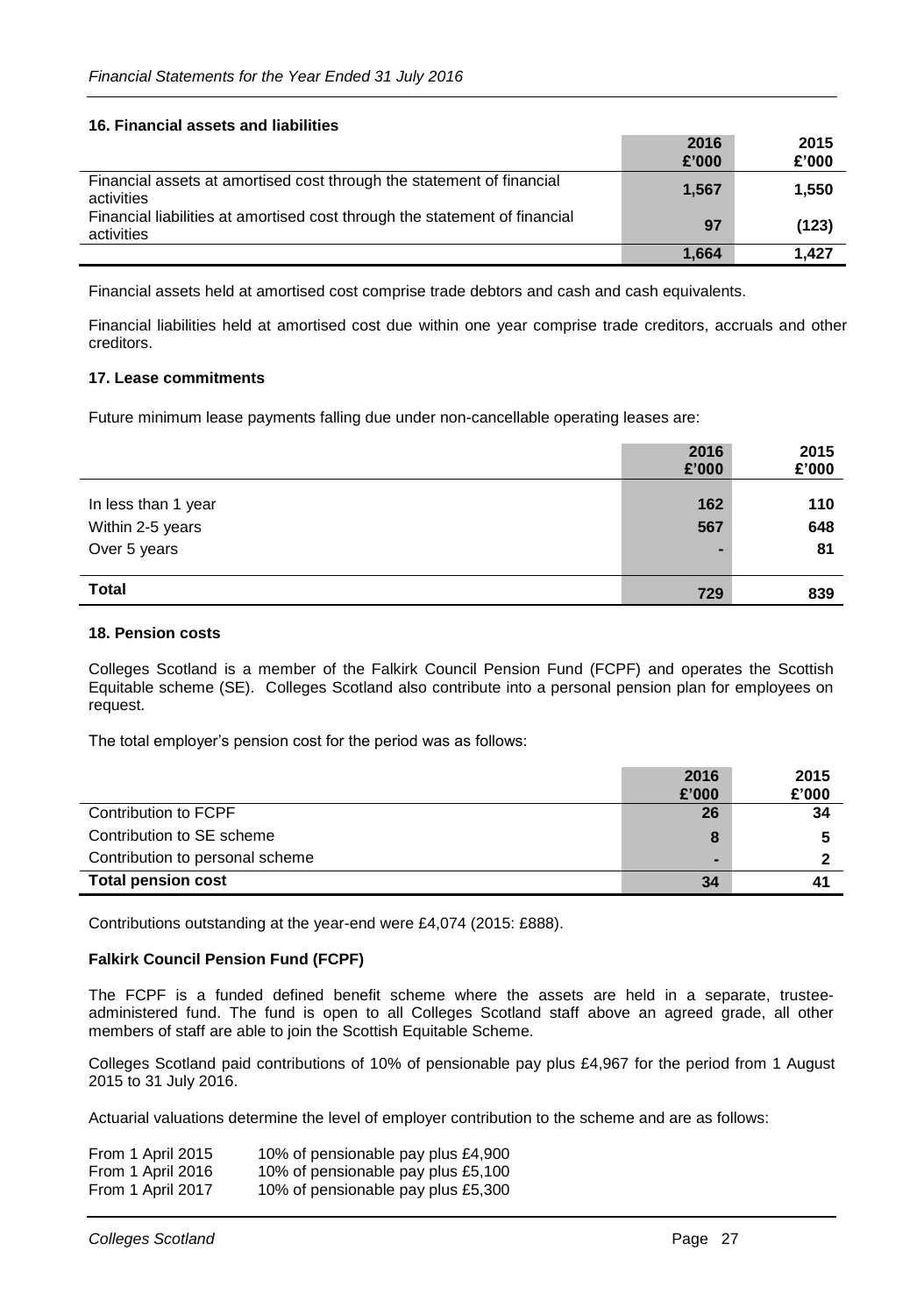Anticipated employer contributions to the scheme for the year ended 31 July 2017 will be approximately £30,000.

Employees' contribution rate is calculated on a tiered contribution basis dependant on pensionable salary.

The following information is based upon a full actuarial valuation of the Fund at 31 March 2014 updated to 31 July 2016 by a qualified independent actuary, Hymans Robertson LLP.

### **Financial Assumptions**

|                               | At 31 July | At 31 July |
|-------------------------------|------------|------------|
|                               | 2016       | 2015       |
| Rate of increase on salaries  | 3.4%       | 4.0%       |
| Rate of increase on pensions  | 1.9%       | 2.6%       |
| Discount rate for liabilities | 2.4%       | $3.6\%$    |

### **Major categories of plan assets as a percentage of total plan assets**

|              | At 31 July | At 31 July |
|--------------|------------|------------|
|              | 2016       | 2015       |
| Equities     | 65%        | 63%        |
| <b>Bonds</b> | 24%        | 24%        |
| Property     | 7%         | 8%         |
| Cash         | 4%         | 5%         |

### **Mortality**

|                           | At 31 July   |                | At 31 July At 31 July At 31 July |                |
|---------------------------|--------------|----------------|----------------------------------|----------------|
|                           | 2016         | 2016           | 2015                             | 2015           |
|                           | <b>Males</b> | <b>Females</b> | <b>Males</b>                     | <b>Females</b> |
| <b>Current Pensioners</b> | 22.1 vears   | $23.8$ years   | 22.1 years                       | 23.8 years     |
| <b>Future Pensioners</b>  | 24.3 vears   | 26.3 vears     | 24.4 vears                       | 26.3 vears     |

The fair value of scheme assets attributed to Colleges Scotland, which are not intended to be realised in the short term and may be subject to significant change before they are realised, and the present value of scheme liabilities attributed to Colleges Scotland which are derived from cash flow projections over a long period and thus inherently uncertain, were:

|                                     | Value at     | Value at     |
|-------------------------------------|--------------|--------------|
|                                     | 31 July 2016 | 31 July 2015 |
|                                     | £'000        | £'000        |
| Total Fair Value of assets          | 1.246        | 1,110        |
| Present Value of scheme liabilities | (2, 494)     | (2, 188)     |
| <b>Net liabilities</b>              | (1, 248)     | (1,078)      |

### **Analysis of amount charged to other financial income**

|                               | 2016  | 2015  |
|-------------------------------|-------|-------|
|                               | £'000 | £'000 |
| Service cost                  | 56    |       |
| <b>Total operating charge</b> | 56    | 42    |

### **Analysis of net return on pension scheme**

|                                          | 2016  | 2015  |
|------------------------------------------|-------|-------|
|                                          | £'000 | £'000 |
| Expected return on pension scheme assets | 40    | 48    |
| Interest on pension liabilities          | (79)  | (85)  |
| Net return                               | (39)  | (37)  |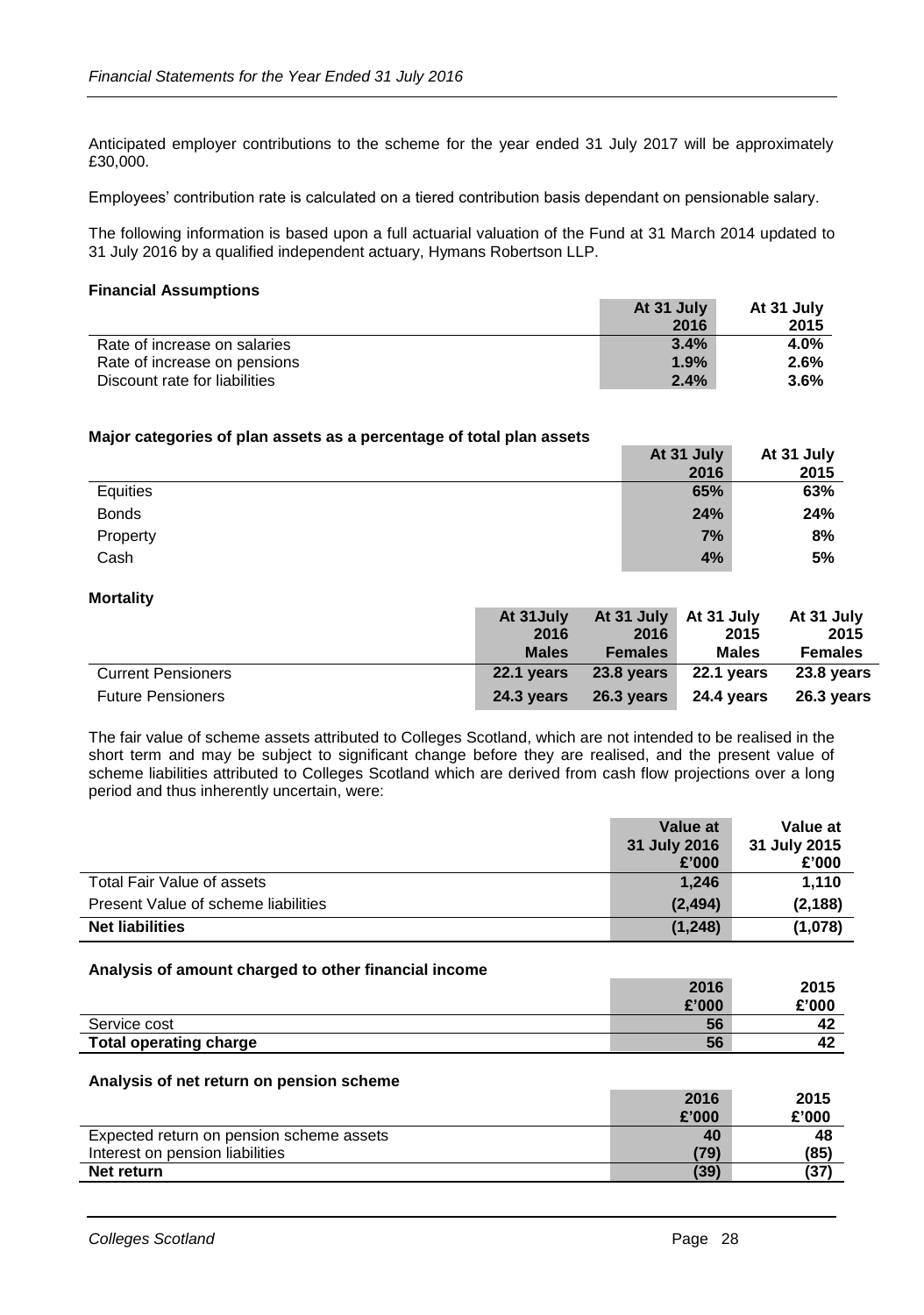# **Analysis of amount recognised in statement of financial activities**

|                                                     | 2016  | 2015  |
|-----------------------------------------------------|-------|-------|
|                                                     | £'000 | £'000 |
| Current service cost                                | 56    | 42    |
| Contributions                                       | (29)  | (33)  |
| <b>Interest Cost</b>                                | 79    | 85    |
| Interest Income on plan assets                      | (40)  | (68)  |
| Total included in statement of financial activities | 66    | 26    |

# **Movement in deficit during the year**

|                                        | 2016     | 2015    |
|----------------------------------------|----------|---------|
|                                        | £'000    | £'000   |
| Deficit in scheme at beginning of year | (1,078)  | (930)   |
| Current service cost                   | (56)     | (42)    |
| Contributions paid                     | 29       | -33     |
| <b>Actuarial loss</b>                  | (104)    | (102)   |
| Net return on assets                   | (39)     | (37)    |
| Deficit in the scheme at end of year   | (1, 248) | (1,078) |

# **Reconciliation of defined benefit obligation**

|                                           | 2016  | 2015  |
|-------------------------------------------|-------|-------|
|                                           | £'000 | £'000 |
| <b>Opening Defined Benefit Obligation</b> | 2,188 | 2,138 |
| Current service cost                      | 56    | 42    |
| Interest cost                             | 79    | 85    |
| Contributions by members                  | 20    | 13    |
| Actuarial losses/(gains)                  | 209   | (33)  |
| Estimated unfunded benefits paid          | (58)  | (57)  |
| <b>Closing Defined Benefit Obligation</b> | 2.494 | 2.188 |

# **Reconciliation of fair value of employer assets**

| £'000                                                 | £'000 |
|-------------------------------------------------------|-------|
| 1,110<br><b>Opening Fair Value of Employer Assets</b> | 1,208 |
| Expected return on assets<br>40                       | 48    |
| 20<br>Contributions by members                        | 13    |
| Contributions by employers<br>29                      | 33    |
| Actuarial gains/(losses)<br>105                       | (135) |
| (58)<br>Benefits paid                                 | (57)  |
| <b>Closing Fair Value of Employer Assets</b><br>1,246 | 1,110 |

# **The Scottish Equitable Scheme**

The Scottish Equitable scheme is a defined contribution scheme, open to all staff in Colleges Scotland. Pension costs charged to the income and expenditure account represent the contributions payable by the company in the year and are based upon a fixed percentage of employee salary aligned to salary band.